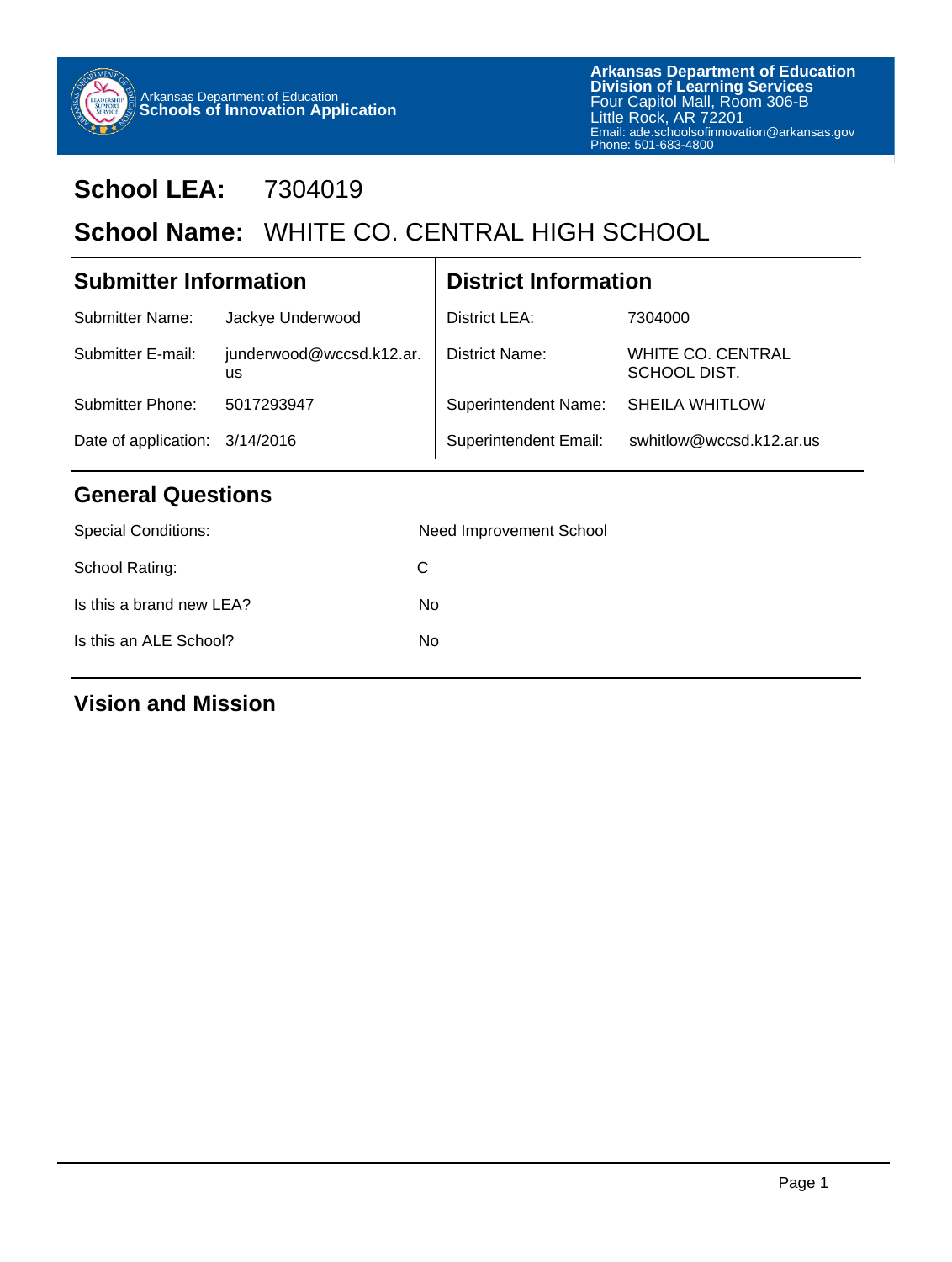

Arkansas Department of Education **Schools of Innovation Application**

**Arkansas Department of Education** Email: ade.schoolsofinnovation@arkansas.gov **Division of Learning Services** Four Capitol Mall, Room 306-B Little Rock, AR 72201 Phone: 501-683-4800

White County Central High School is a small, rural, low-income school located in northern White County. It is one of two schools in the White County Central School District, with the other school being a K-6 elementary school on the same campus. White County Central District's mission statement is, "We at White County Central believe that each student can achieve academic success, be a responsible citizen, have a positive attitude toward others and that WE CAN AND WILL MAKE A DIFFERENCE!" reflects our desire to demonstrate efficacy in ensuring success for each of our students. It is our goal and intention to do everything within our power to enable success for each of our students, but especially for those coming from poverty. With just over 70% of students in the district receiving free or reduced lunches, this population is sizeable. We well know that students coming from poverty tend to have limited exposure to language, printed reading materials, and other life experiences that provide context for learning and making connections. For students in our community a significant part of these life experiences can be placed in the following four pathways: academics, arts/athletics, college/career and life skills. These four pathways, incorporated with technology, will help our students step away from the poverty that they are already faced with and help them understand and see that there are options when they graduate.

White County Central High School's Vision statement is, "White County Central High School will continuously reflect upon and respond to the needs of all learners as we strive to acquire the skills, attitudes and knowledge to be creative problem solvers, reflective thinkers and caring citizens of a global community." White County Central High School's mission statement is, "It is mission of White County Central High School to educate all students in a safe accessible learning environment. We will continuously reflect on our practices to provide a relevant and challenging curriculum for each student with the goals of promoting skills for academic success, creative problem solving, and engaging a learning environment that challenges the students to their fullest potential as they prepare to become responsible citizens."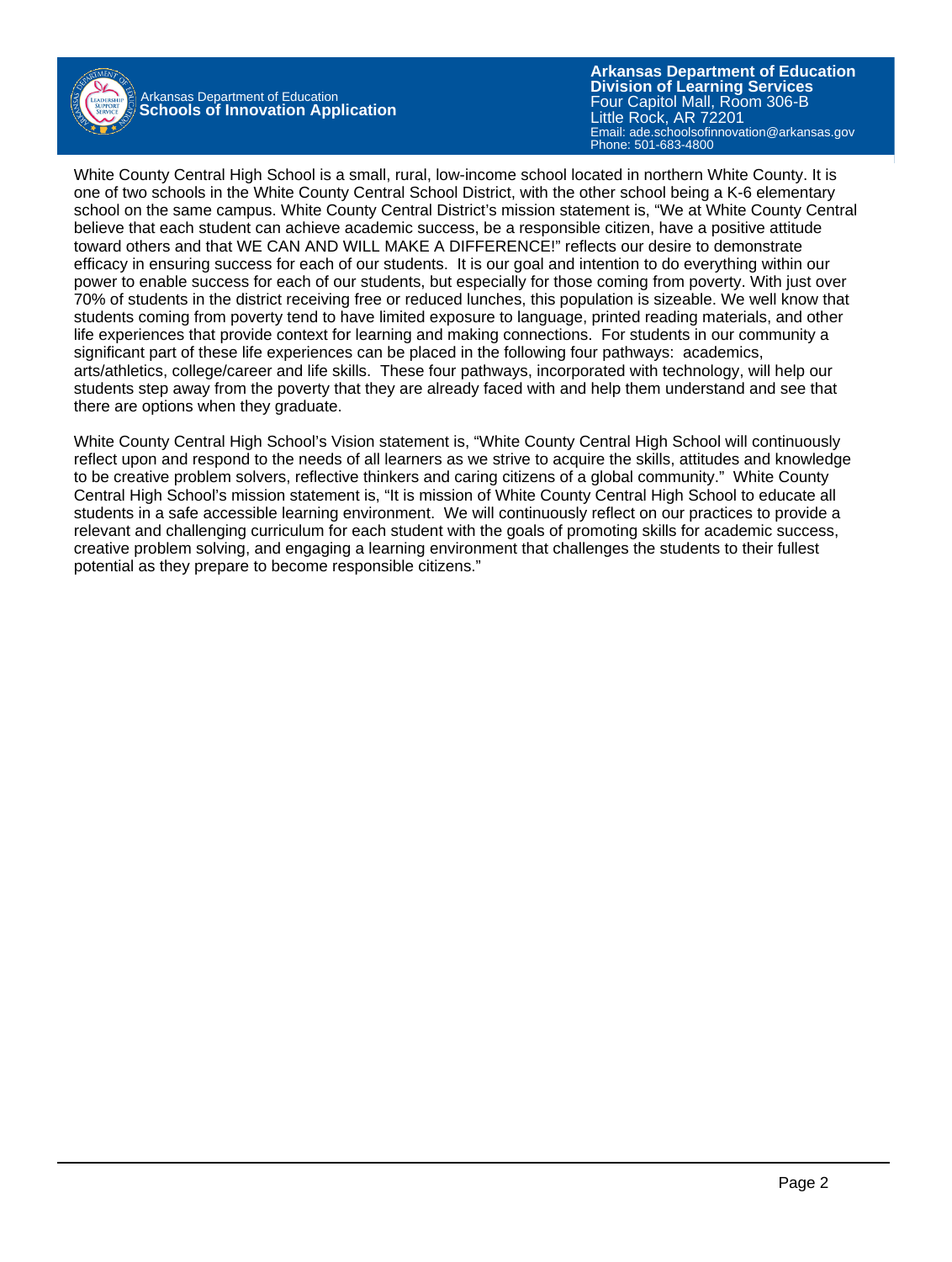

### **Goals and Performance Targets**

#### Rationale for Innovation

With the mission and vision statement in mind White County Central High School would like to implement PEP (personalized education plan) day which will be held each Friday of each week. All students will have a Personalized Education Plan (PEP) that will be based on their needs and interests. The goal of the plan is to expand the students' experiences and to guide them towards a successful goal beyond graduation. These individualized plans will have the flexibility to support struggling students, enhance the studies of our mid-level students, and to challenge and extend the learning of our upper level students. As a part of the PEPs, Friday will be a personalized day for all students. On Fridays, students will attend seminars specifically aligned to their plans, whether this be an extra class period in a struggling course, RTI for basic skill remediation, seminars like business education, budgeting, or speakers from different career fields or colleges. The PEPs will be focused around different Future Pathways such as the arts, engineering, business, agriculture, food and health, or technology. The pathways will direct students toward specific seminars geared toward their interests; for example, agriculture may have a seminar working in the greenhouse and learning to grow different foods, while technology might have a seminar learning to design a webpage or edit a video, and at the same time art might have a seminar over dance, oil painting, or classical piano. Every teacher will be an advisor for a small group of students to help guide them in the construction of their PEPs and helping them to choose the seminars that will most benefit them. Advisors and students will have time every Friday to meet and discuss their future plans. By keeping the groups small and the advising time consistent, the teachers will be able to create a closer rapport with the students and in return the student and teacher will be able to make a more realistic PEP.

By focusing on these four paths along with the required curriculum, we can work toward leveling the playing field for these students while also enriching the learning experiences of all of our students. The benefits of this success will extend far beyond the classroom walls as we utilize these experiences to help our students become critical consumers of information, creative and critical thinkers, problem solvers, creators and inventors, and lifelong learners. With the PEP day in place, we believe this will make our students college and career ready when they graduate.

Since each student has a Personalized Education Plan specifically designed based on his/her needs/interests, we have provided specific examples to enhance our plan.

Example: A student has chosen to focus on the two strands of business and technology. Talking to her advisory teacher she is interested in starting her own app business making apps for phones and tablets. As a sophomore she can start making money right away by selling apps and this has piqued her interest. She also knows that apps need to look appealing and she is wanting to take a few lectures from the arts pathway as well. She is also interested in both the art pathway and College, but she is also enrolled in AP Biology and will need to attend those labs. She has worked with her advisor and she will mix the art and college pathways picking some from each so she can experience both while still attending her AP labs.

For one day her schedule would look like the following: First, she would attend Advisory to meet with her advisor and go over her schedule for this week and make sure that her schedule for next week meets her needs (check for failing academic courses and absences). She then attends her Technology pathway lecture and work on her short term project, then she attends her AP Biology Lab, after which she has lunch. Her afternoons change week to week because she is fitting in both Art and College Pathway lectures. Right after lunch she attends her Business Lecture which is a guest speaker today from a small business in the community. Lastly she has a guest speaker from a local college to talk about the college entrance process and the requirements for most schools.

Here is her sample schedule for the nine weeks (A sample lesson plan has been attached to this application. It is labeled 'sample lesson plan'):

1st week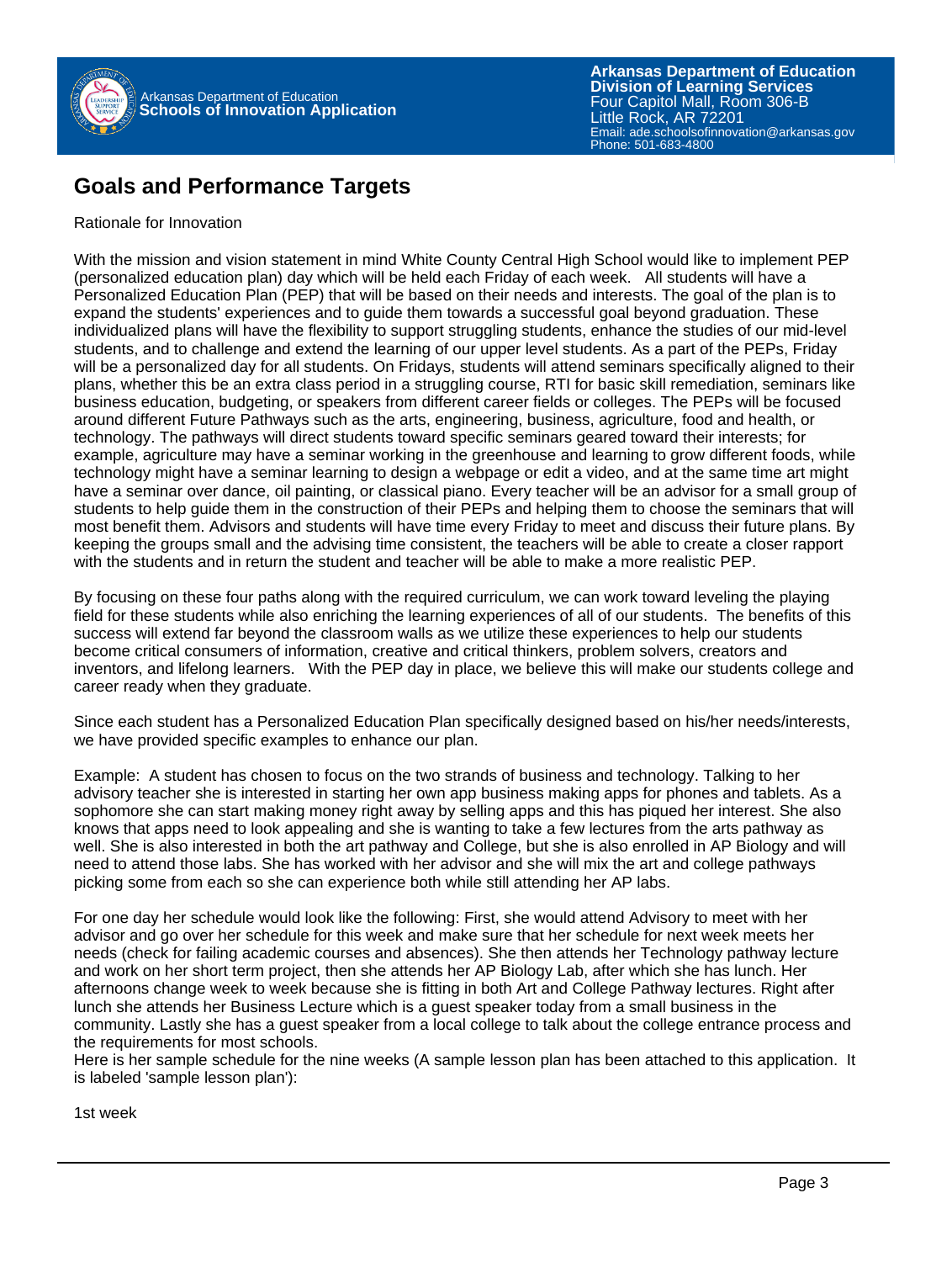

**Arkansas Department of Education** Email: ade.schoolsofinnovation@arkansas.gov Phone: 501-683-4800**Division of Learning Services** Four Capitol Mall, Room 306-B Little Rock, AR 72201

1st 7:55 -8:25 Advisory 2nd 8:30 to 10:10 Tech: Short term project 3rd 10:15 to 11:55 AP Lab 4th 11:55-12:25 Lunch 5th 12:30 to 1:50 Business: Guest speaker 6th 1:55-3:15 College: Speaker

2nd week 1st 7:55 -8:25 Advisory 2nd 8:30 to 10:10 Tech: Guest speaker 3rd 10:15 to 11:55 AP Lab 4th 11:55-12:25 Lunch 5th 12:30 to 1:50 Business: Long term project 6th 1:55-3:15 Art: mid term project

#### 3rd week

1st 7:55 -8:25 Advisory 2nd 8:30 to 10:10 Tech: Long term project 3rd 10:15 to 11:55 AP Lab 4th 11:55-12:25 Lunch 5th 12:30 to 1:50 Business: Long term project 6th 1:55-3:15 College: Virtual Tour

4th week

1st 7:55 -8:25 Advisory 2nd 8:30 to 10:10 Tech: Long term project 3rd 10:15 to 11:55 AP Lab 4th 11:55-12:25 Lunch 5th 12:30 to 1:50 Business: Long term project 6th 1:55-3:15 Art: mid term project

#### 5th week

1st 7:55 -8:25 Advisory 2nd 8:30 to 10:10 Tech: long term project 3rd 10:15 to 11:55 AP Lab 4th 11:55-12:25 Lunch 5th 12:30 to 1:50 Business: Long term project 6th 1:55-3:15 College: Speaker

#### 6th week

1st 7:55 -8:25 Advisory 2nd 8:30 to 10:10 Tech: Long term project 3rd 10:15 to 11:55 AP Lab 4th 11:55-12:25 Lunch 5th 12:30 to 1:50 Business: Guest speaker 6th 1:55-3:15 College: community service hour

7th week 1st 7:55 -8:25 Advisory 2nd 8:30 to 10:10 Tech: Guest speaker 3rd 10:15 to 11:55 AP Lab 4th 11:55-12:25 Lunch 5th 12:30 to 1:50 Business: Experiental learning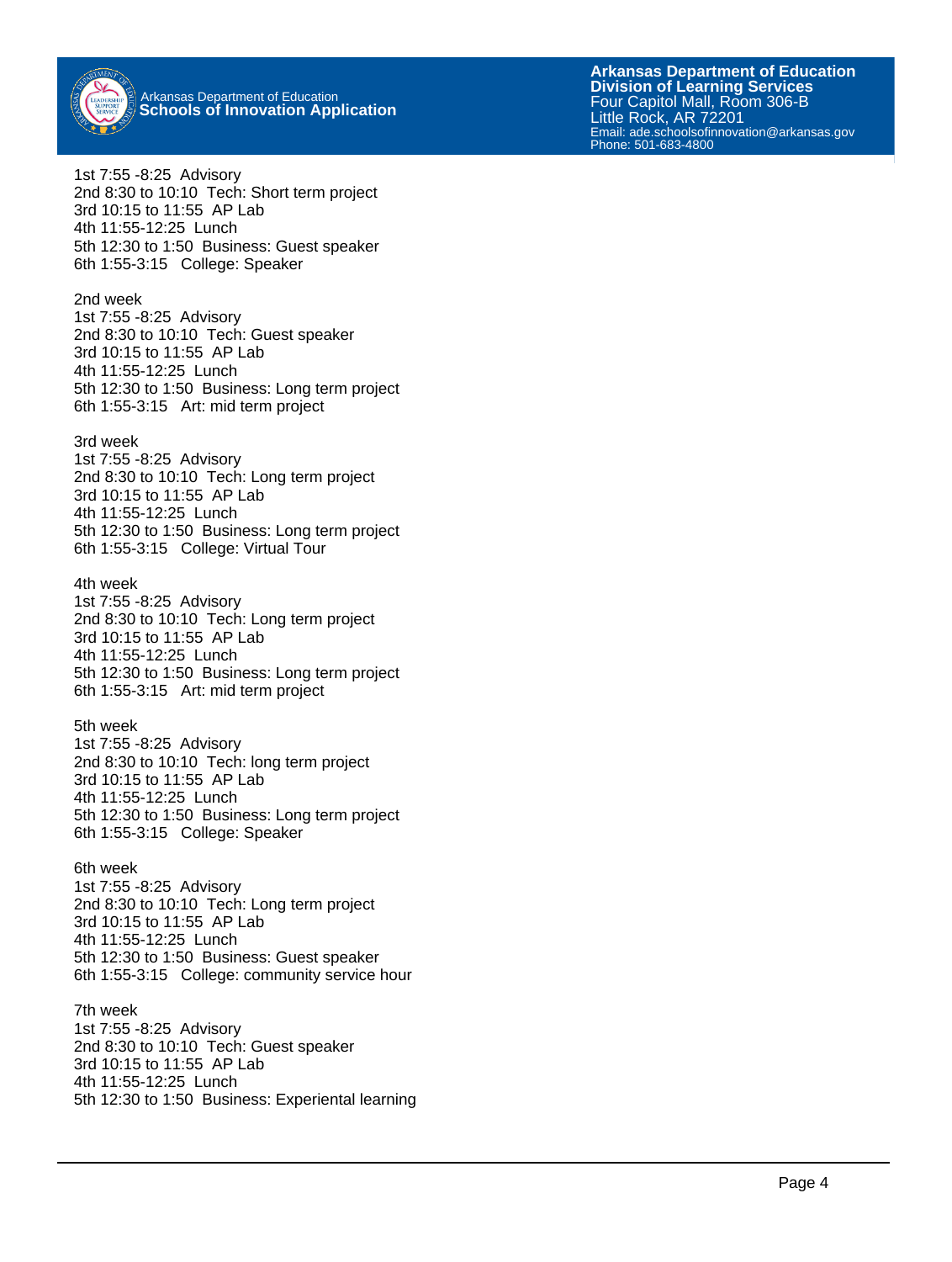

6th 1:55-3:15 Art: mid term project

8th week 1st 7:55 -8:25 Advisory 2nd 8:30 to 10:10 Tech: Long term project 3rd 10:15 to 11:55 AP Lab 4th 11:55-12:25 Lunch 5th 12:30 to 1:50 Business: Finalize projects 6th 1:55-3:15 College: Speaker

9th week 1st 7:55 -8:25 Advisory 2nd 8:30 to 10:10 Tech: Long term project 3rd 10:15 to 11:55 AP Lab 4th 11:55-12:25 Lunch 5th 12:30 to 1:50 Business: Finalize projects 6th 1:55-3:15 Art: mid term project

Example: Alternately a 7th grader who is struggling with Math and English would have a schedule structured to both attend to his academic struggles as well as give him as wide a range of experiences as possible before High School. His Math scores came up later in the year but his Science scores started to drop, so he will no longer attend a math academic course but will attend science instead. One sample week would look like the following: First, he would attend his advisory where he would discuss his current day's schedule and check his grades and attendance for next weeks. He notices since last week that his Math grade has come up but his science grade has dropped, so his advisor works to reschedule his next Friday to remove the math academic block and include a science block instead. He then goes to attend his academic block, which is a split block (~40 minutes each) for Math and Science. Then he attends a Healthy Living lecture that will last for 3 weeks, this week will be hosted by the school nurse and our Family and Consumer Science teacher. There will be a three week lecture on the importance of exercise and 4 different types of exercise from stretching to lifting weights. Then he attends lunch. His afternoon is two blocks, the first is a business block and the second is a government block. After the first three weeks the pathways will switch so that he will experience as many different paths as possible in the 7th and 8th grade.

Week 1 7:55-8:25 Advisory 8:30 - 9:15 Math 9:20 - 10:10 English 10:15 - 11:05 Healthy Living speaker 11:10 -11:55 Healthy Living speaker 11:55-12:25 Lunch 12:30-1:50 Business: speaker 1:50 - 3:15 Govt.: Speaker

Week 2 7:55-8:25 Advisory 8:30 - 9:15 Math 9:20 - 10:10 English 10:15 - 11:05 Healthy Living: project Day 1 11:10 -11:55 Healthy Living: Project Day 2 11:55-12:25 Lunch 12:30-1:50 Business project: Day 1 1:50 - 3:15 Govt project: Day 1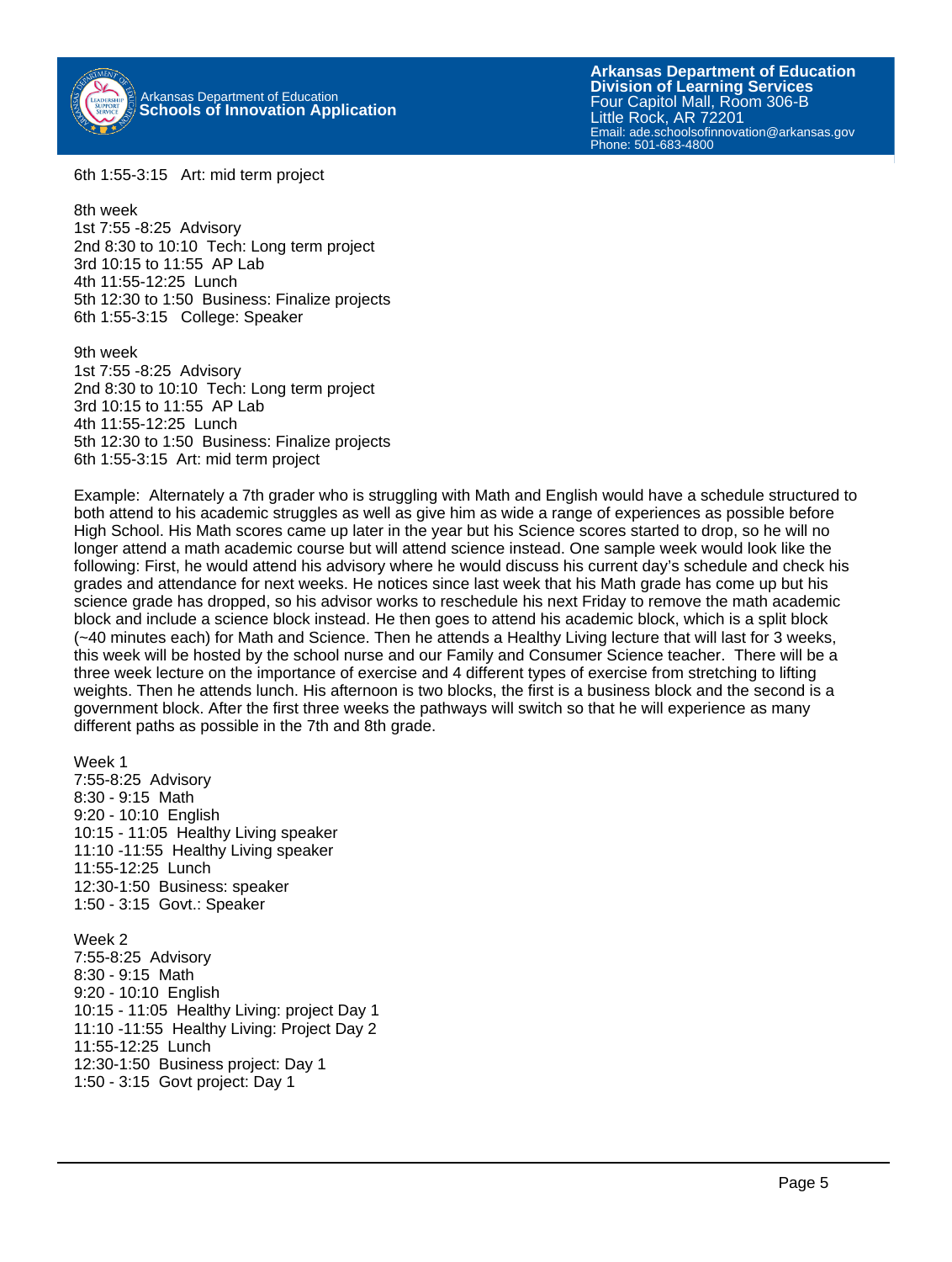

**Arkansas Department of Education** Email: ade.schoolsofinnovation@arkansas.gov Phone: 501-683-4800**Division of Learning Services** Four Capitol Mall, Room 306-B Little Rock, AR 72201

Week 3 7:55-8:25 Advisory 8:30 - 9:15 Math 9:20 - 10:10 English 10:15 - 11:05 Healthy Living: project day 2 11:10 -11:55 Healthy Living: project day 2 11:55-12:25 Lunch 12:30-1:50 Business: project day 2 1:50 - 3:15 Govt: project day 2 Week 4 7:55-8:25 Advisory 8:30 - 9:15 Agriculture: Speaker 9:20 - 10:10 Agriculture: Speaker 10:15 - 11:05 English 11:10 -11:55 Science 11:55-12:25 Lunch 12:30-1:50 Media: speaker 1:50 - 3:15 community service: day 1 Week 5 7:55-8:25 Advisory 8:30 - 9:15 Math 9:20 - 10:10 Agri: Speaker 10:15 - 11:05 English 11:10 -11:55 Science 11:55-12:25 Lunch 12:30-1:50 Media: Project day 1 1:50 - 3:15 community service day 2 Week 6 7:55-8:25 Advisory 8:30 - 9:15 Agri project day 2 9:20 - 10:10 Agri project day 2 10:15 - 11:05 English 11:10 -11:55 Science 11:55-12:25 Lunch 12:30-1:50 Media project day 2 1:50 - 3:15 Community service day 3 Week 7 7:55-8:25 Advisory 8:30 - 9:15 Art speaker 9:20 - 10:10 Art speaker 10:15 - 11:05 English 11:10 -11:55 Science 11:55-12:25 Lunch 12:30-1:50 Technology: speaker 1:50 - 3:15 Service Careers.: Speaker Week 8 7:55-8:25 Advisory 8:30 - 9:15 Art project day 1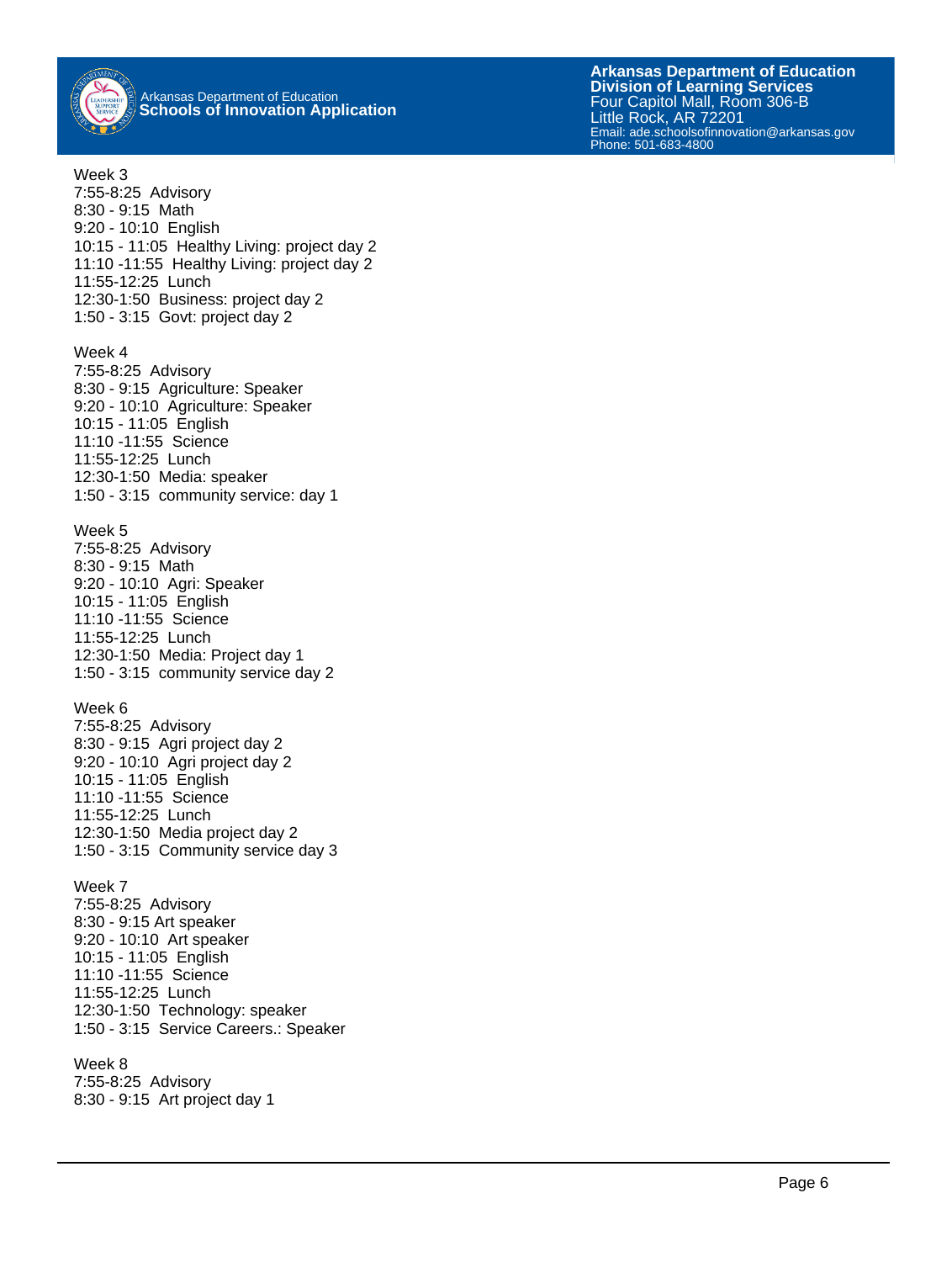

9:20 - 10:10 Art project day 1 10:15 - 11:05 English 11:10 -11:55 Science 11:55-12:25 Lunch 12:30-1:50 Technology project day 1 1:50 - 3:15 Service careers project day 1

Week 9 7:55-8:25 Advisory 8:30 - 9:15 Art project day 2 9:20 - 10:10 Art project day 2 10:15 - 11:05 English 11:10 -11:55 Science 11:55-12:25 Lunch 12:30-1:50 Technology project day 2 1:50 - 3:15 Service careers project day 2

Sample lesson plan attached to the whole application.

| <b>Goal</b>             | <b>Goal Description</b>                                                                                                                                                                                                                              |  |
|-------------------------|------------------------------------------------------------------------------------------------------------------------------------------------------------------------------------------------------------------------------------------------------|--|
| 1                       | The goal of the plan is to<br>expand the students'<br>experiences and to guide them<br>towards a successful goal<br>beyond graduation.                                                                                                               |  |
| 2                       | Students will be more<br>motivated and will have<br>improved performance in their<br>regular courses                                                                                                                                                 |  |
| 3                       | All students will have<br>increased experience in<br>technical fields (such as<br>Computer sciences) by the<br>time they graduate.                                                                                                                   |  |
| $\overline{\mathbf{4}}$ | Reduce the achievement gap<br>among one or more groups of<br>students by offering a variety<br>of differentiated learning<br>experiences for all students<br>which will motivate students to<br>increase their GPA and stay<br>on track to graduate. |  |
| 5                       | Students will have the option<br>to begin earning high school<br>credits in the 8th grade and<br>some college credits in the<br>10th grade.                                                                                                          |  |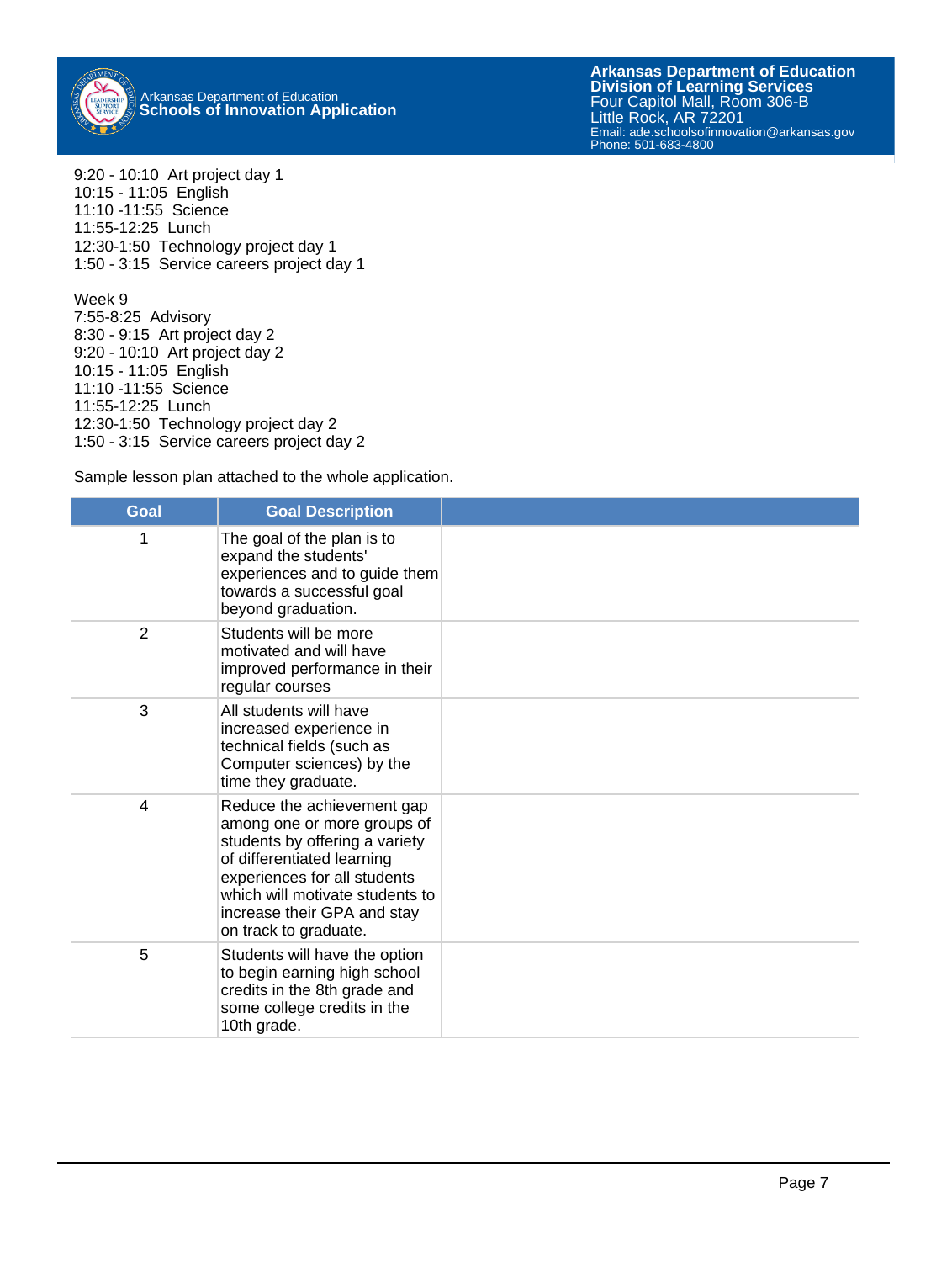

#### **Innovations**

| <b>Innovation</b>                                             | <b>Purpose</b>                                                                                                                                                                                                                                                                                                                                                                                                                                                                                                                                                                                                                                                                                                                                                                                                                                                                                                                                                                                                                                                                                                                                                                                                                                                                                                                                                                                                                                                                                                                                                                                                                                                                               |
|---------------------------------------------------------------|----------------------------------------------------------------------------------------------------------------------------------------------------------------------------------------------------------------------------------------------------------------------------------------------------------------------------------------------------------------------------------------------------------------------------------------------------------------------------------------------------------------------------------------------------------------------------------------------------------------------------------------------------------------------------------------------------------------------------------------------------------------------------------------------------------------------------------------------------------------------------------------------------------------------------------------------------------------------------------------------------------------------------------------------------------------------------------------------------------------------------------------------------------------------------------------------------------------------------------------------------------------------------------------------------------------------------------------------------------------------------------------------------------------------------------------------------------------------------------------------------------------------------------------------------------------------------------------------------------------------------------------------------------------------------------------------|
| Personalized Education Plans (PEPs) for all 7-<br>12 students | These individualized plans will have the flexibility to support<br>struggling students, enhance the studies of our mid-level<br>students, and to challenge and extend the learning of our upper<br>level students. As a part of the PEPs, Friday will be a<br>personalized day for all students. On Fridays, students will<br>attend seminars specifically aligned to their plans, whether this<br>be an extra class period in a struggling course, RTI for basic<br>skill remediation, seminars like business education, budgeting,<br>or speakers from different career fields or colleges. The PEPs<br>will be focused around different Future Pathways such as the<br>arts, engineering, business, agriculture, food and health, or<br>technology. The pathways will direct students toward specific<br>seminars geared toward their interests; for example, agriculture<br>may have a seminar working in the greenhouse and learning to<br>grow different foods, while technology might have a seminar<br>learning to design a webpage or edit a video, and at the same<br>time art might have a seminar over dance, oil painting, or<br>classical piano. Every teacher will be an advisor for a small<br>group of students to help guide them in the construction of their<br>PEPs and helping them to choose the seminars that will most<br>benefit them. Advisors and students will have time every Friday<br>to meet and discuss their future plans. By keeping the groups<br>small and the advising time consistent, the teachers will be able<br>to create a closer rapport with the students and in return the<br>student and teacher will be able to make a more realistic PEP. |
|                                                               |                                                                                                                                                                                                                                                                                                                                                                                                                                                                                                                                                                                                                                                                                                                                                                                                                                                                                                                                                                                                                                                                                                                                                                                                                                                                                                                                                                                                                                                                                                                                                                                                                                                                                              |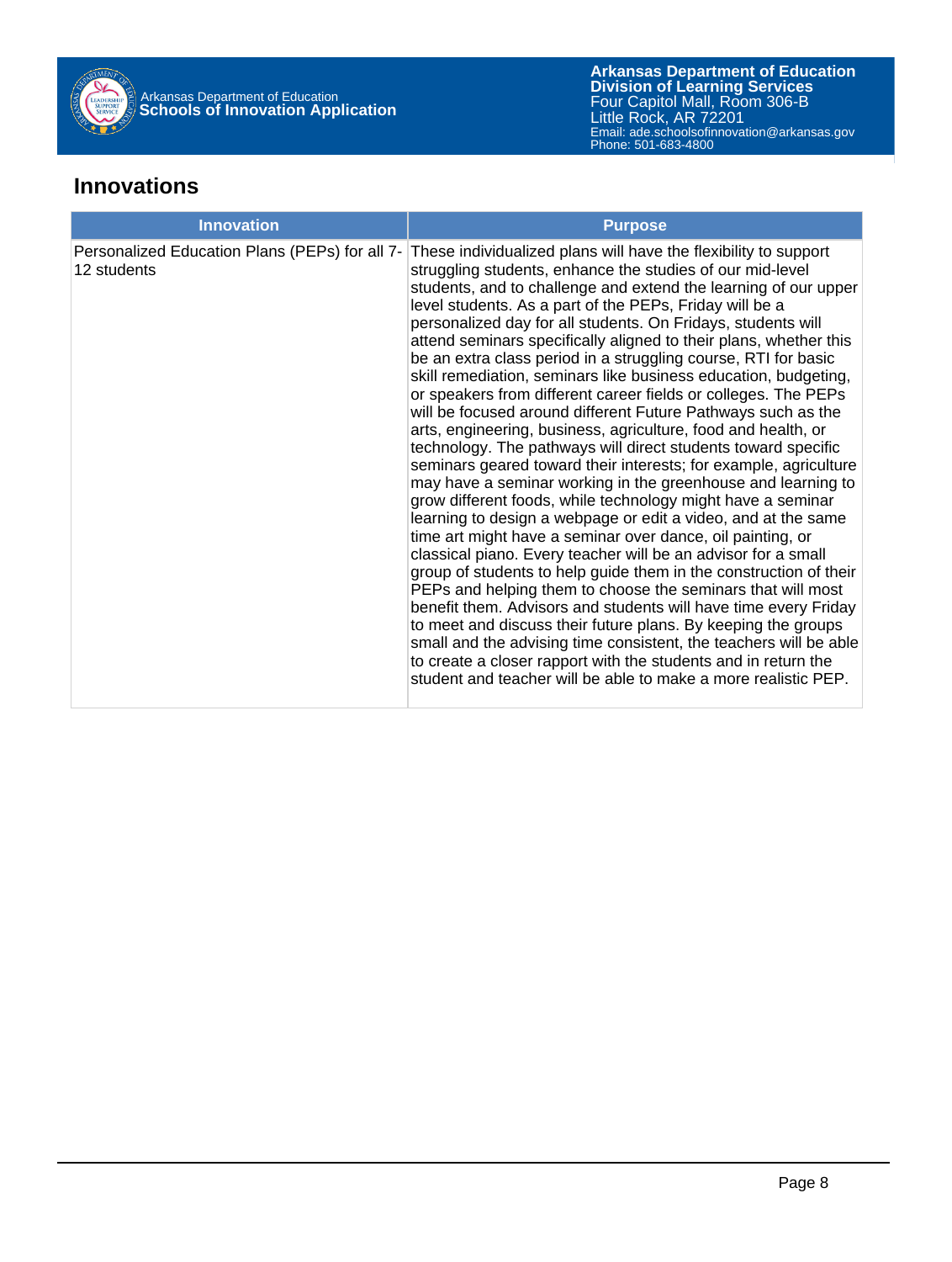

| <b>Innovation</b>                                           | <b>Purpose</b>                                                                                                                                                                                                                                                                                                                                                                                                                                                                                                                                                                                                                                                                                                                                                                                                                                                                                                                                                                                                                                                                                                                                                                                                                                                                                                                                                                                                                                                                                                                                                                                                                                                                               |
|-------------------------------------------------------------|----------------------------------------------------------------------------------------------------------------------------------------------------------------------------------------------------------------------------------------------------------------------------------------------------------------------------------------------------------------------------------------------------------------------------------------------------------------------------------------------------------------------------------------------------------------------------------------------------------------------------------------------------------------------------------------------------------------------------------------------------------------------------------------------------------------------------------------------------------------------------------------------------------------------------------------------------------------------------------------------------------------------------------------------------------------------------------------------------------------------------------------------------------------------------------------------------------------------------------------------------------------------------------------------------------------------------------------------------------------------------------------------------------------------------------------------------------------------------------------------------------------------------------------------------------------------------------------------------------------------------------------------------------------------------------------------|
| PEP days on Fridays to focus on individual<br>student needs | These individualized plans will have the flexibility to support<br>struggling students, enhance the studies of our mid-level<br>students, and to challenge and extend the learning of our upper<br>level students. As a part of the PEPs, Friday will be a<br>personalized day for all students. On Fridays, students will<br>attend seminars specifically aligned to their plans, whether this<br>be an extra class period in a struggling course, RTI for basic<br>skill remediation, seminars like business education, budgeting,<br>or speakers from different career fields or colleges. The PEPs<br>will be focused around different Future Pathways such as the<br>arts, engineering, business, agriculture, food and health, or<br>technology. The pathways will direct students toward specific<br>seminars geared toward their interests; for example, agriculture<br>may have a seminar working in the greenhouse and learning to<br>grow different foods, while technology might have a seminar<br>learning to design a webpage or edit a video, and at the same<br>time art might have a seminar over dance, oil painting, or<br>classical piano. Every teacher will be an advisor for a small<br>group of students to help guide them in the construction of their<br>PEPs and helping them to choose the seminars that will most<br>benefit them. Advisors and students will have time every Friday<br>to meet and discuss their future plans. By keeping the groups<br>small and the advising time consistent, the teachers will be able<br>to create a closer rapport with the students and in return the<br>student and teacher will be able to make a more realistic PEP. |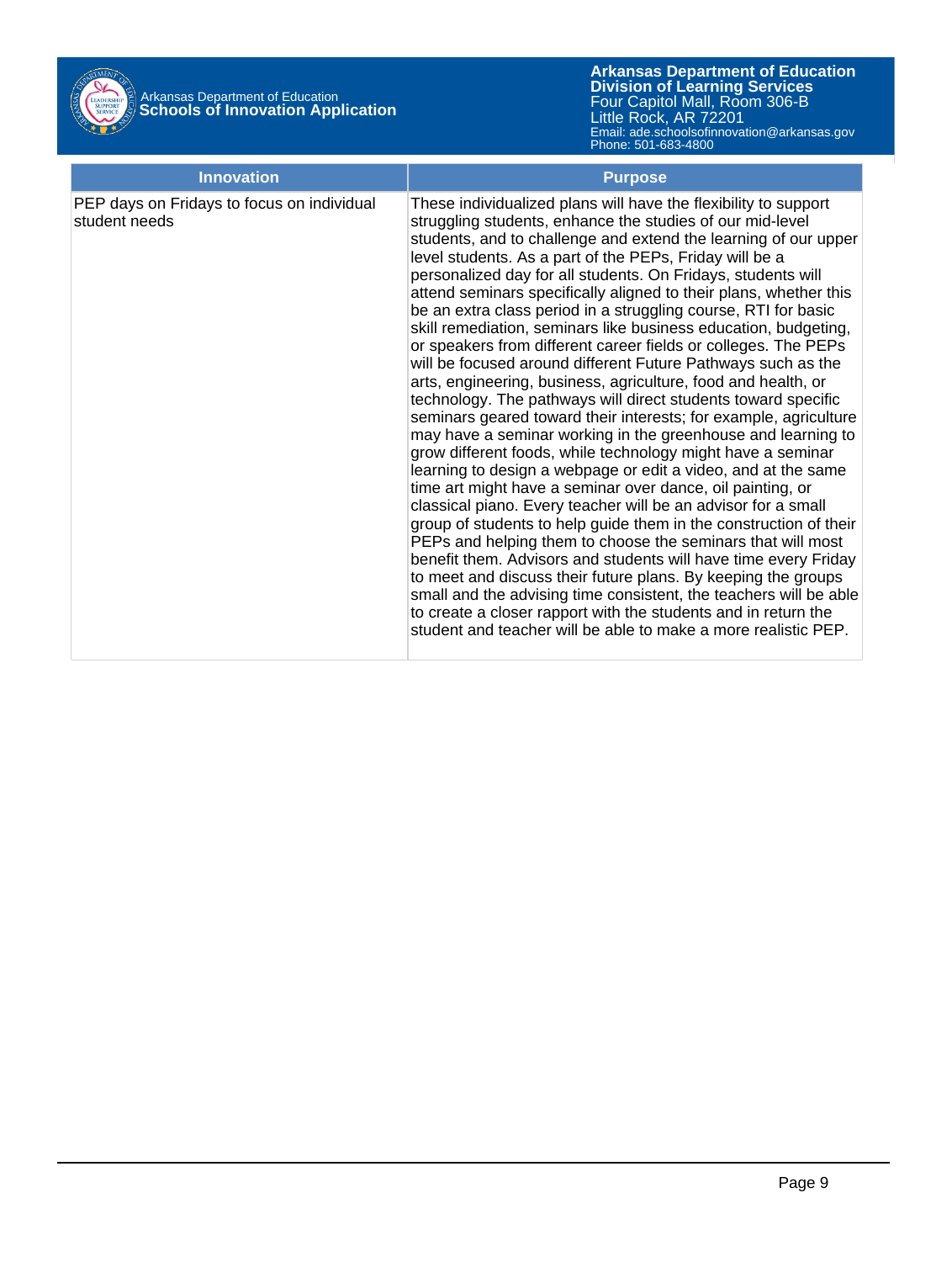

#### **Innovation Plan**

| <b>Plan Date</b> | <b>Action</b>                                                                                                                                                                                             | <b>Expected Outcome</b>                                                                                                                                                                                                                 |
|------------------|-----------------------------------------------------------------------------------------------------------------------------------------------------------------------------------------------------------|-----------------------------------------------------------------------------------------------------------------------------------------------------------------------------------------------------------------------------------------|
| 03/16/2017       | Next 4 weeks of PEP days planned<br>and finalized                                                                                                                                                         | Students and teachers will know what will<br>be offered and what seminars they can<br>plan for.                                                                                                                                         |
| 04/20/2017       | Final PEP days planned and<br>finalized                                                                                                                                                                   | Students and teachers will know what will<br>be offered and what seminars they can<br>plan for.                                                                                                                                         |
| 05/06/2016       | All Students will be assigned an<br>Advisor for their PEPs.                                                                                                                                               | By the end of this current academic year,<br>all students will be assigned an advisor<br>and they will have created a PEP for the<br>2016/17 school year.                                                                               |
| 01/13/2016       | Students will meet with their advisors<br>to discuss their PEPs for the next<br>year and explore their scheduling<br>options. Teachers will also discuss<br>the Future Pathways and the focus of<br>each. | By the end of this current academic year,<br>all students will be assigned an advisor<br>and they will have created a PEP for the<br>2016/17 school year.                                                                               |
| 05/20/2016       | PEPs are to be finalized and turned<br>into the office                                                                                                                                                    | By the end of this current academic year,<br>all students will be assigned an advisor<br>and they will have created a PEP for the<br>2016/17 school year.                                                                               |
| 05/23/2016       | Receive list of business partners for<br>collaboration from teachers                                                                                                                                      | During the summer of 2016 the school will<br>continue to establish and foster new and<br>current relationships with surrounding<br>businesses and state colleges to<br>collaborate on seminars during the<br>following year's PEP days. |
| 06/15/2016       | Contact business and get MOUs from<br>universities for collaborations                                                                                                                                     | During the summer of 2016 the school will<br>continue to establish and foster new and<br>current relationships with surrounding<br>businesses and state colleges to<br>collaborate on seminars during the<br>following year's PEP days. |
| 06/16/2016       | Teachers attend workshops over arts<br>integration, personalized learning,<br>collaborative classrooms, project<br>based learning, increasing rigor in the<br>classroom, etc.                             | During the summer of 2016 the school will<br>continue to establish and foster new and<br>current relationships with surrounding<br>businesses and state colleges to<br>collaborate on seminars during the<br>following year's PEP days. |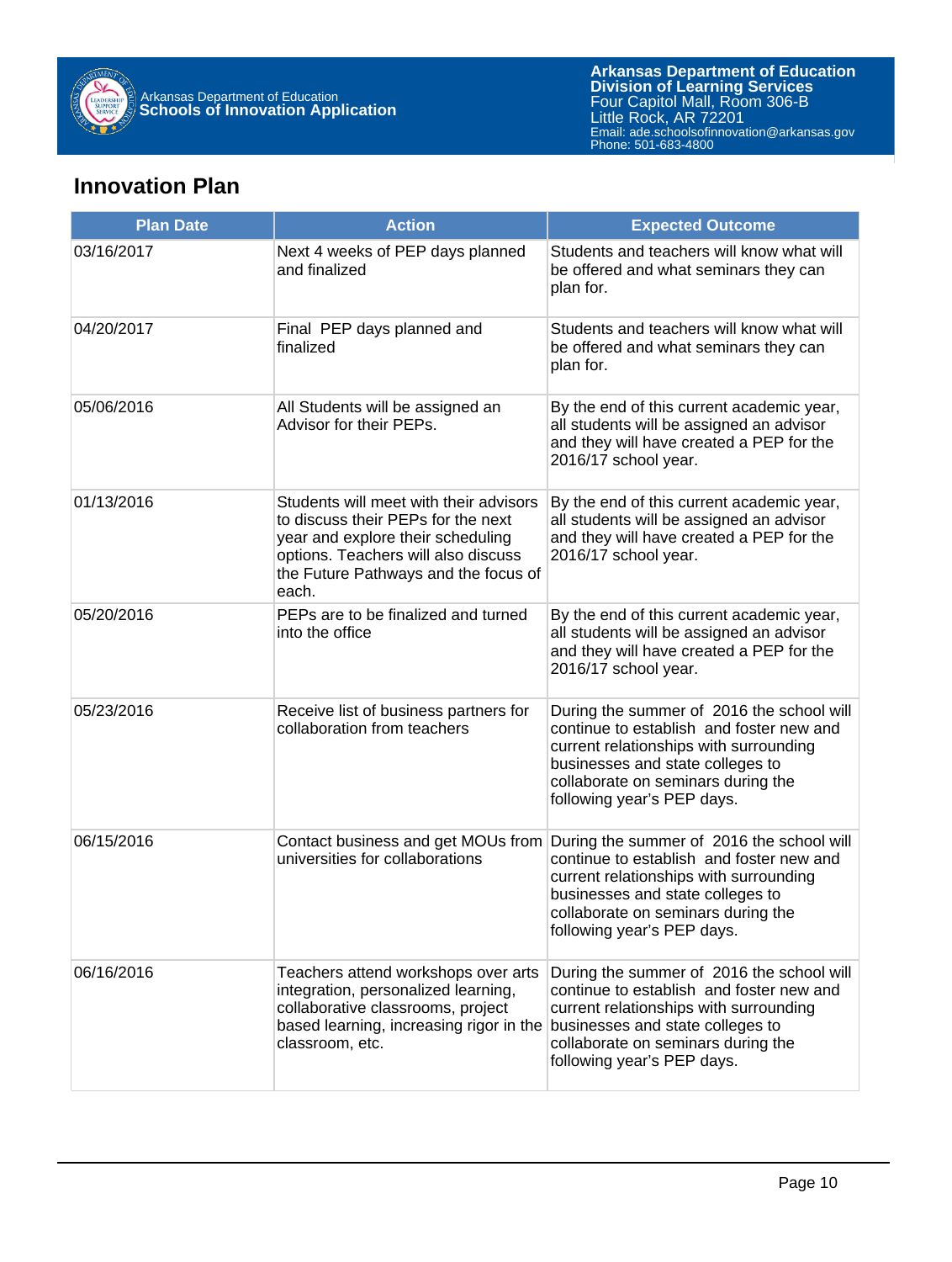

| <b>Plan Date</b> | <b>Action</b>                                                                                                                                                                 | <b>Expected Outcome</b>                                                                                                                                                                                                                                                                                                                                                                                                                                                                                                                                                                               |
|------------------|-------------------------------------------------------------------------------------------------------------------------------------------------------------------------------|-------------------------------------------------------------------------------------------------------------------------------------------------------------------------------------------------------------------------------------------------------------------------------------------------------------------------------------------------------------------------------------------------------------------------------------------------------------------------------------------------------------------------------------------------------------------------------------------------------|
| 07/15/2016       | Teachers attend workshops over arts<br>integration, personalized learning,<br>collaborative classrooms, project<br>based learning, increasing rigor in the<br>classroom, etc. | During the summer of 2016 the school will<br>continue to establish and foster new and<br>current relationships with surrounding<br>businesses and state colleges to<br>collaborate on seminars during the<br>following year's PEP days.                                                                                                                                                                                                                                                                                                                                                               |
| 08/04/2016       | First 4 weeks of PEP days planned<br>and finalized. Including local<br>community/business/college<br>connections and specific seminars for<br>all pathways.                   | Starting in the fall of 2016 we will<br>implement the PEP plans and will have<br>PEP days on Fridays of every week. PEP<br>days will be comprised of seminars led by<br>teachers, colleges, or businesses geared<br>towards the students' PEPs. Fridays will<br>also contain time for remediation courses<br>and AP course enhancement. A sample<br>PEP day schedule is attached.                                                                                                                                                                                                                     |
| 08/25/2016       | Next 4 weeks of PEP days planned<br>and finalized                                                                                                                             | Students and teachers will know what will<br>be offered and what seminars they can<br>plan for.                                                                                                                                                                                                                                                                                                                                                                                                                                                                                                       |
| 09/22/2016       | Next 4 weeks of PEP days planned<br>and finalized                                                                                                                             | Students and teachers will know what will<br>be offered and what seminars they can<br>plan for.                                                                                                                                                                                                                                                                                                                                                                                                                                                                                                       |
| 10/14/2016       | Advisory period to be used to review<br>PEPs and to make adjustments to the<br>Pathway focuses based on student<br>needs for the coming 9 weeks                               | Every teacher will be responsible for<br>seminars during the day as well as an<br>advisory period, they will still receive their<br>plan period. Advisors will meet with their<br>students on a weekly basis to check on<br>and adjust the PEPs and to assess<br>individual academic goals and needs.<br>Student academic, attendance and<br>behavioral performances will be checked<br>on a weekly basis. School academic<br>performance and growth will be checked<br>quarterly to gauge the success of the SOI<br>implementation and goals. Adjustments will<br>be made to the PEP days as needed. |
| 10/20/2016       | Next 4 weeks of PEP days planned<br>and finalized                                                                                                                             | Students and teachers will know what will<br>be offered and what seminars they can<br>plan for.                                                                                                                                                                                                                                                                                                                                                                                                                                                                                                       |
| 11/22/2016       | Next 4 weeks of PEP days planned<br>and finalized                                                                                                                             | Students and teachers will know what will<br>be offered and what seminars they can<br>plan for.                                                                                                                                                                                                                                                                                                                                                                                                                                                                                                       |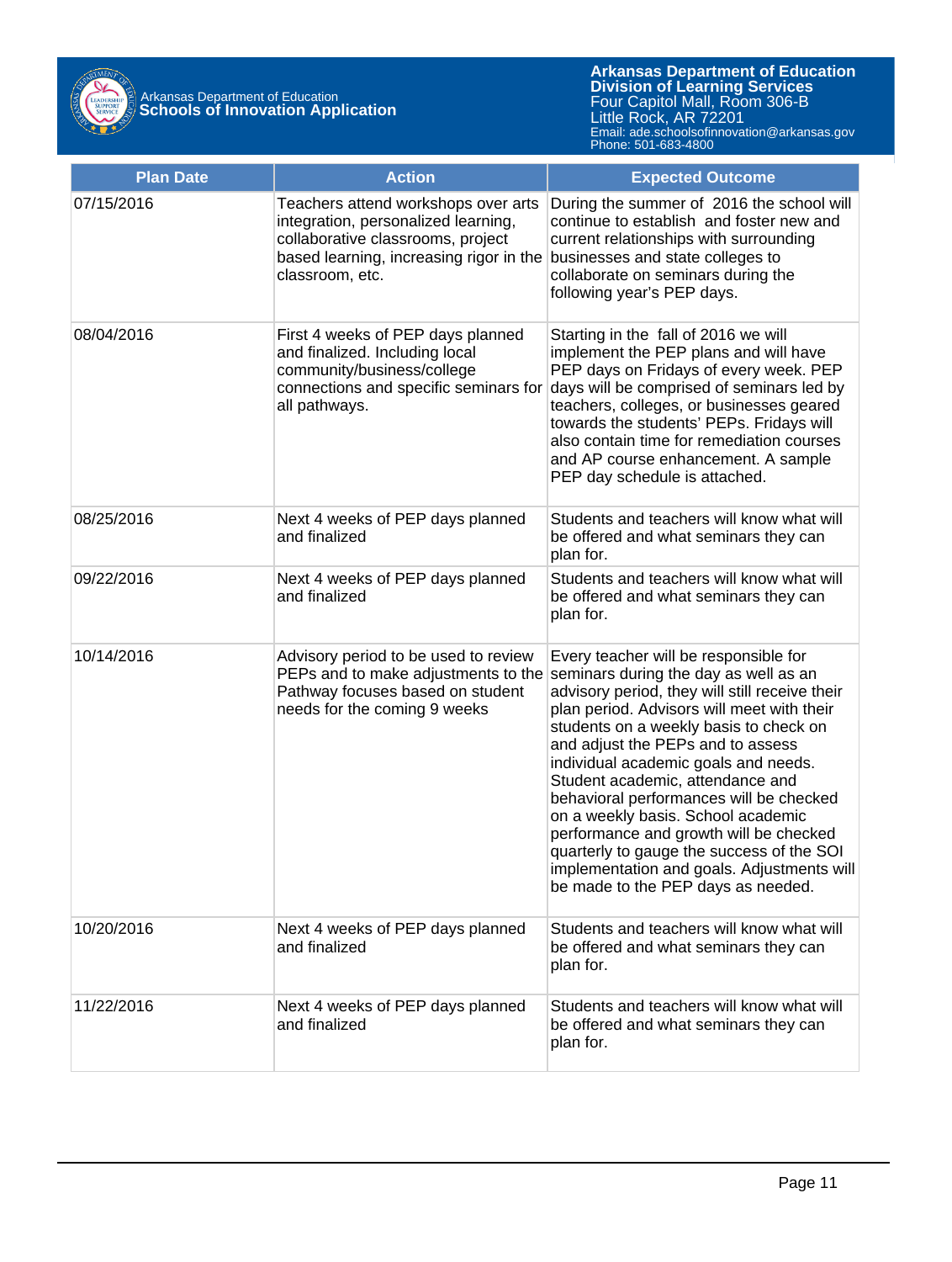

| <b>Plan Date</b> | <b>Action</b>                                                                                                                                                                                                                | <b>Expected Outcome</b>                                                                                                                                                                                                   |
|------------------|------------------------------------------------------------------------------------------------------------------------------------------------------------------------------------------------------------------------------|---------------------------------------------------------------------------------------------------------------------------------------------------------------------------------------------------------------------------|
| 12/09/2016       | Advisory period to be used to review<br>students' PEP schedules for the<br>coming semester.                                                                                                                                  | PEPs will be analyzed to make<br>adjustments based on student needs.                                                                                                                                                      |
| 12/19/2016       | Next 4 weeks of PEP days planned<br>and finalized                                                                                                                                                                            | Students and teachers will know what will<br>be offered and what seminars they can<br>plan for.                                                                                                                           |
| 01/19/2017       | Next 4 weeks of PEP days planned<br>and finalized                                                                                                                                                                            | Students and teachers will know what will<br>be offered and what seminars they can<br>plan for.                                                                                                                           |
| 01/30/2017       | Review interim testing data and<br>compare to data from last year                                                                                                                                                            | We expect to see at least a 10%<br>improvement over last years growth.<br>Improvement should be reflective both in<br>grade data and student data. Student data<br>should reflect a 10% growth in 80% of our<br>students. |
| 02/16/2017       | Next 4 weeks of PEP days planned<br>and finalized                                                                                                                                                                            | Students and teachers will know what will<br>be offered and what seminars they can<br>plan for.                                                                                                                           |
| 03/10/2017       | Advisory period focus will be used to<br>review PEPs                                                                                                                                                                         | To make adjustments to the Pathway<br>focuses based on student needs for the<br>coming 9 weeks                                                                                                                            |
| 04/20/2017       | Final PEP days planned and<br>finalized                                                                                                                                                                                      | Students and teachers will know what will<br>be offered and what seminars they can<br>plan for.                                                                                                                           |
| 05/05/2017       | Students will meet with their advisors<br>to discuss their PEPs for the next<br>year and explore their scheduling<br>options. Teachers will also discuss<br>the Future Pathways and the focus of<br>each.                    | Students will have input on what their PEP<br>will have on it for next school year.                                                                                                                                       |
| 05/12/2017       | PEP are to be finalized and turned<br>into the office                                                                                                                                                                        | All students will have a finalized PEP plan<br>for the 2017/2018 school year                                                                                                                                              |
| 05/19/2017       | Review final interim testing data and<br>compare to last year and to the<br>January data. We expect to see at<br>least 10% improvement in the growth<br>scores from January and 20%<br>improvement in scores from last year. | We expect to see that 90% of students met<br>or surpassed their growth projections.                                                                                                                                       |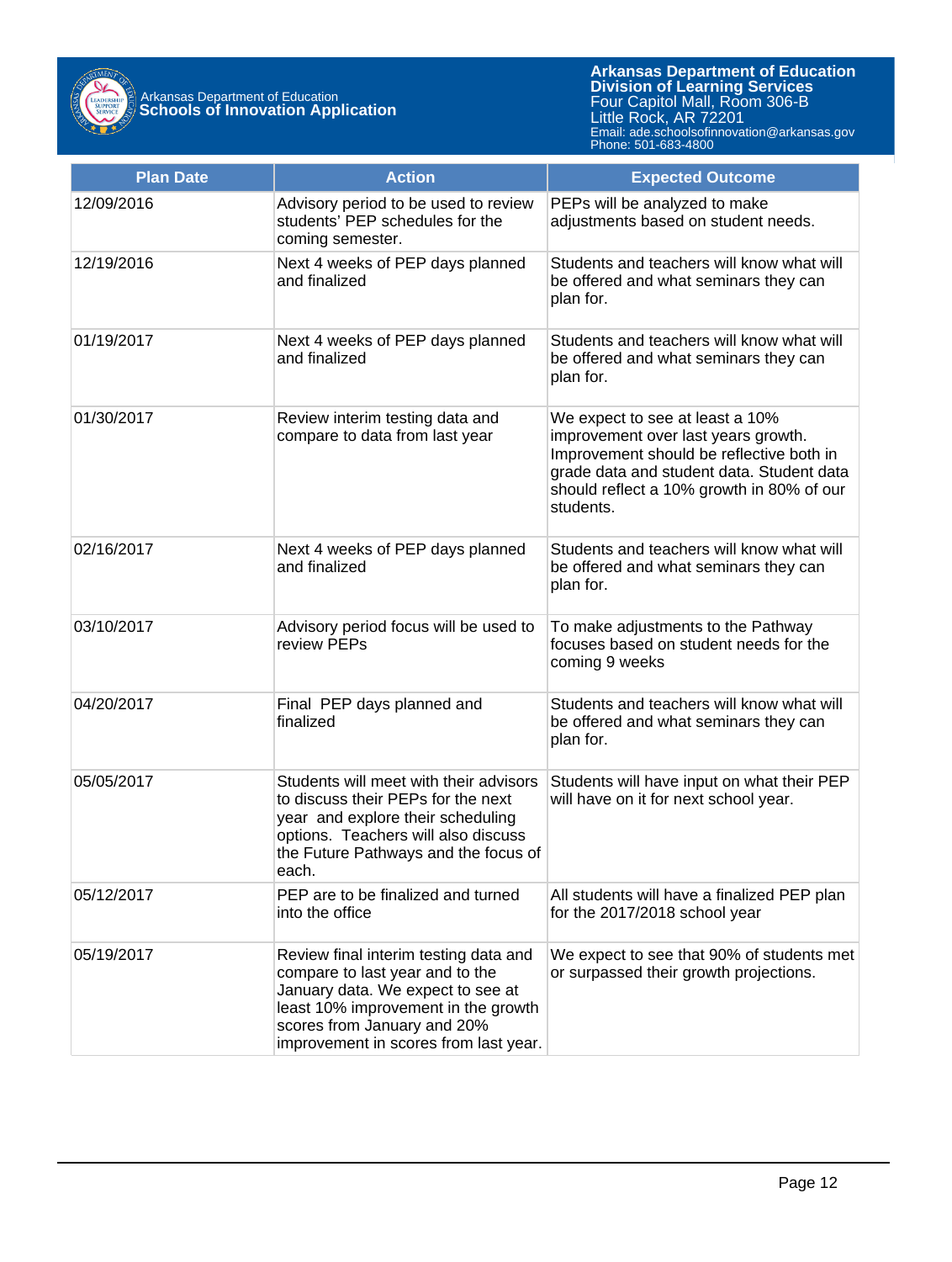

## **Requested Waivers**

| <b>Code section, Rule, or Local</b><br><b>Policy</b>                                                                                                                                                                                                                                                 | <b>Goal</b> | <b>Rationale</b>                                                                                                                                                                                                                                                                                                                                                                                                                                                                                                                                                                                                                                                                                                                                                                                                                                                                                                                                                                                                                                                                                                                                                                                                                                                                                                                                                                                                                                                                                                                                                                                                                                                                                                                                                                                                                                                                                                                                                                                                                                                                                                                                                                                                                                                                                                                                                                                    |
|------------------------------------------------------------------------------------------------------------------------------------------------------------------------------------------------------------------------------------------------------------------------------------------------------|-------------|-----------------------------------------------------------------------------------------------------------------------------------------------------------------------------------------------------------------------------------------------------------------------------------------------------------------------------------------------------------------------------------------------------------------------------------------------------------------------------------------------------------------------------------------------------------------------------------------------------------------------------------------------------------------------------------------------------------------------------------------------------------------------------------------------------------------------------------------------------------------------------------------------------------------------------------------------------------------------------------------------------------------------------------------------------------------------------------------------------------------------------------------------------------------------------------------------------------------------------------------------------------------------------------------------------------------------------------------------------------------------------------------------------------------------------------------------------------------------------------------------------------------------------------------------------------------------------------------------------------------------------------------------------------------------------------------------------------------------------------------------------------------------------------------------------------------------------------------------------------------------------------------------------------------------------------------------------------------------------------------------------------------------------------------------------------------------------------------------------------------------------------------------------------------------------------------------------------------------------------------------------------------------------------------------------------------------------------------------------------------------------------------------------|
| <b>Flexible Scheduling Section</b><br>10.01.4 of the ADE Standards<br>Rules The planned instructional<br>time in each school day shall not<br>average less than six hours per day<br>or 30 hours per week.<br>§6-16-102<br>School Day Hours (6 hours of<br>instructional time or 30 hours a<br>week) | 1           | All curriculum requirements will be met for each course.<br>We are not looking to waive any graduation requirements.<br>Instruction will be provided continuously throughout the<br>school day. Our educational offerings, while meeting all<br>curriculum requirements, may be capable of being<br>provided in less than (30) thirty hours per week. Standards<br>will be taught with fidelity Monday through Thursday, with<br>Friday emphasizing on the taught standards and<br>incorporating them into to real life situations through<br>seminars and project based learning. Every 9th-11th<br>grade student will receive their 30 hours of instructional<br>time per week, while the 12th grade students may have a<br>minimum of 24 hours of instructional time, based on the<br>requirements for participating in alternate out of school<br>activities on Fridays. The waiver will allow flexibility in<br>scheduling to assist students with varying needs, such as:<br>On these PEP Fridays there will be opportunities: to<br>access mental health services without having to pull<br>students from classes; for remediation of instruction for<br>those failing to perform successfully on ACT Aspire and<br>MAP testing; for staff to be able to offer more time to<br>students with extreme academic and attendance needs<br>and for more active parental involvement with<br>parent/teacher meetings available for students needing<br>immediate interventions. This flexible PEP schedule will<br>open opportunities for 7th-12th grade students who are on<br>track to graduate to explore college and technical classes,<br>participate in community service learning activities, and for<br>12th grade students to get a job, participate in internships,<br>and/or job shadowing opportunities. Hours during this PEP<br>day may be fulfilled through online opportunities,<br>expeditions such as field trips, and extended time/modified<br>time based on need. We plan on implementing some<br>specific technology-based courses including financial<br>literacy, stem awareness, digital citizenship, computer<br>coding introductory, civic engagement, healthy<br>relationships and entrepreneurial strategies. We will utilize<br>the EverFi materials which include assessment, attitudinal<br>surveys and efficacy while tracking the academic<br>achievement gains. |
|                                                                                                                                                                                                                                                                                                      |             | Every Friday PEP day will start off with all students going<br>to their homeroom class. The homeroom teacher will be<br>responsible for monitoring students' grades on a weekly<br>basis. The principal and teachers will create a structured                                                                                                                                                                                                                                                                                                                                                                                                                                                                                                                                                                                                                                                                                                                                                                                                                                                                                                                                                                                                                                                                                                                                                                                                                                                                                                                                                                                                                                                                                                                                                                                                                                                                                                                                                                                                                                                                                                                                                                                                                                                                                                                                                       |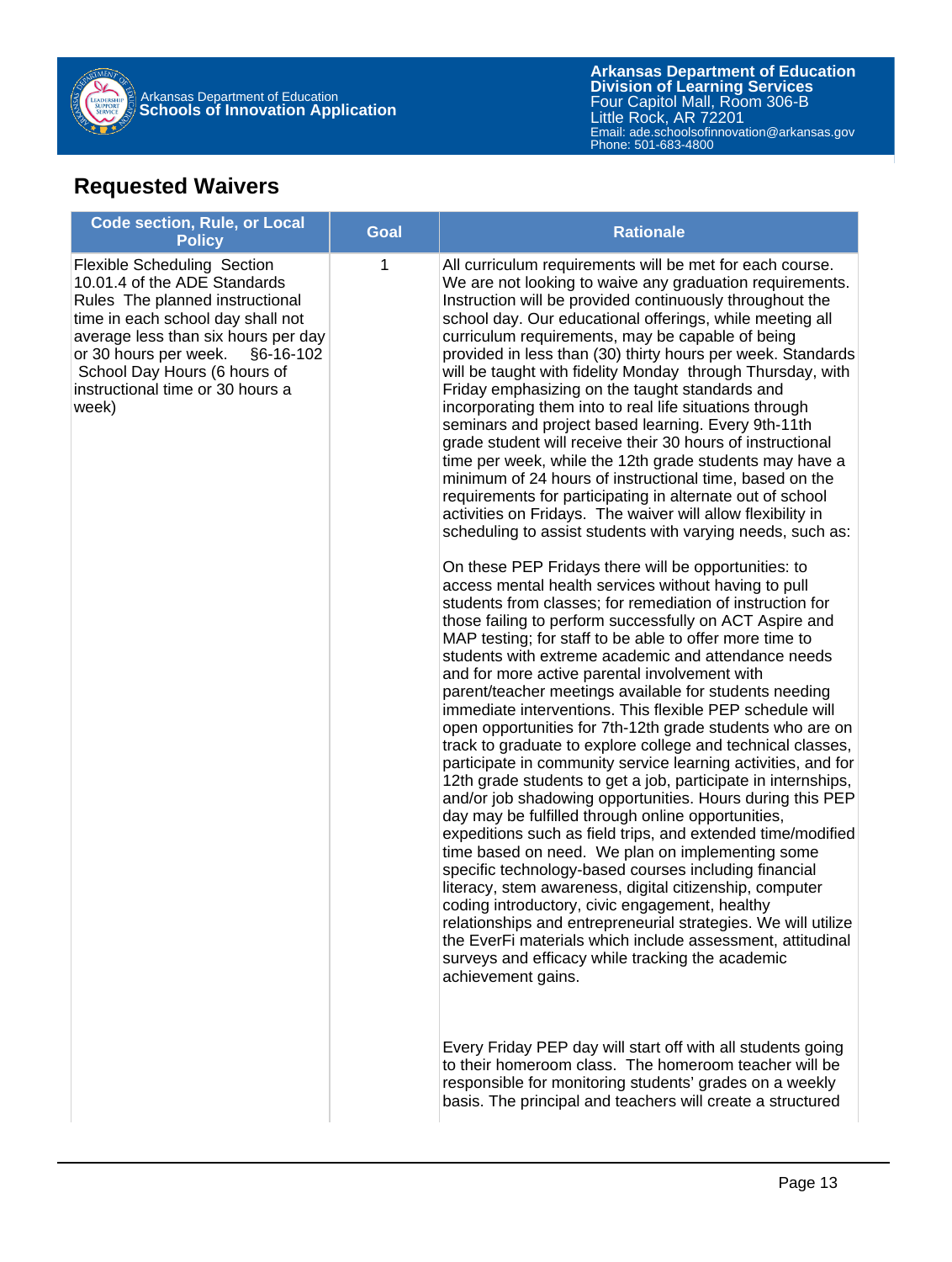

|                                                                                                                                                                                                   |                | schedule of seminars for each week that will identify the<br>activities and students recommended for participation of<br>the activity on PEP day. Students are required to attend<br>seminars that target their particular intervention finding.<br>Homeroom teachers will be responsible for documenting<br>7th-12th grade students Friday PEP schedule every<br>Friday. Students will be also be receiving their 6 hours of<br>instructional time on Fridays to meet the requirements of<br>the 30 hours a week.                                                                                                                                                                                                                                                                                                                                                                                                                                                                                                                                                                                                                                                                                                                        |
|---------------------------------------------------------------------------------------------------------------------------------------------------------------------------------------------------|----------------|-------------------------------------------------------------------------------------------------------------------------------------------------------------------------------------------------------------------------------------------------------------------------------------------------------------------------------------------------------------------------------------------------------------------------------------------------------------------------------------------------------------------------------------------------------------------------------------------------------------------------------------------------------------------------------------------------------------------------------------------------------------------------------------------------------------------------------------------------------------------------------------------------------------------------------------------------------------------------------------------------------------------------------------------------------------------------------------------------------------------------------------------------------------------------------------------------------------------------------------------|
|                                                                                                                                                                                                   |                | Teachers will utilize the PEP day to analyze, discuss, and<br>create interventions for students in need. Teachers will<br>also be responsible for documenting 12th graders who<br>meet the requirements of not attending a regular<br>instructional school day or making educational use of<br>Fridays to guide them toward a college, career or job<br>opportunities after graduation. This accountability<br>measure will help ensure success for each student and<br>will keep students connected to the school's instructional<br>day. Connection to the school day will also be adhered to<br>with parent/teacher meetings, required<br>attendance/participation for immediate interventions,<br>grade monitoring and student action program meetings,<br>and attendance documentation                                                                                                                                                                                                                                                                                                                                                                                                                                               |
| Seat Time Section 14.03 of the<br>ADE Standards Rules A unit of<br>credit shall be defined as the credit<br>given for a course which meets for<br>a minimum thirty (30) hour week is<br>required. | $\overline{2}$ | All curriculum requirements will be met for each course.<br>We are not looking to waive any graduation requirements.<br>Instruction will be provided continuously throughout the<br>school day. Our educational offerings, while meeting all<br>curriculum requirements, may be capable of being<br>provided in less than (30) thirty hours per week. Standards<br>will be taught with fidelity Monday through Thursday, with<br>Friday emphasizing on the taught standards and<br>incorporating them into to real life situations through<br>seminars and project based learning. All standards based<br>classes will be included on the PEP day seminars and<br>classes whereas the implementation of the standards will<br>be emphasized in project based learning. Every 9th-11th<br>grade student will receive their 30 hours of instructional<br>time per week, while the 12th grade students may have a<br>minimum of 24 hours of instructional time, based on the<br>requirements for participating in alternate out of school<br>activities on Fridays. This PEP schedule will allow flexibility<br>for meeting instructional time and content area<br>requirements and allowing time for PEP day seminars on<br>a weekly basis. |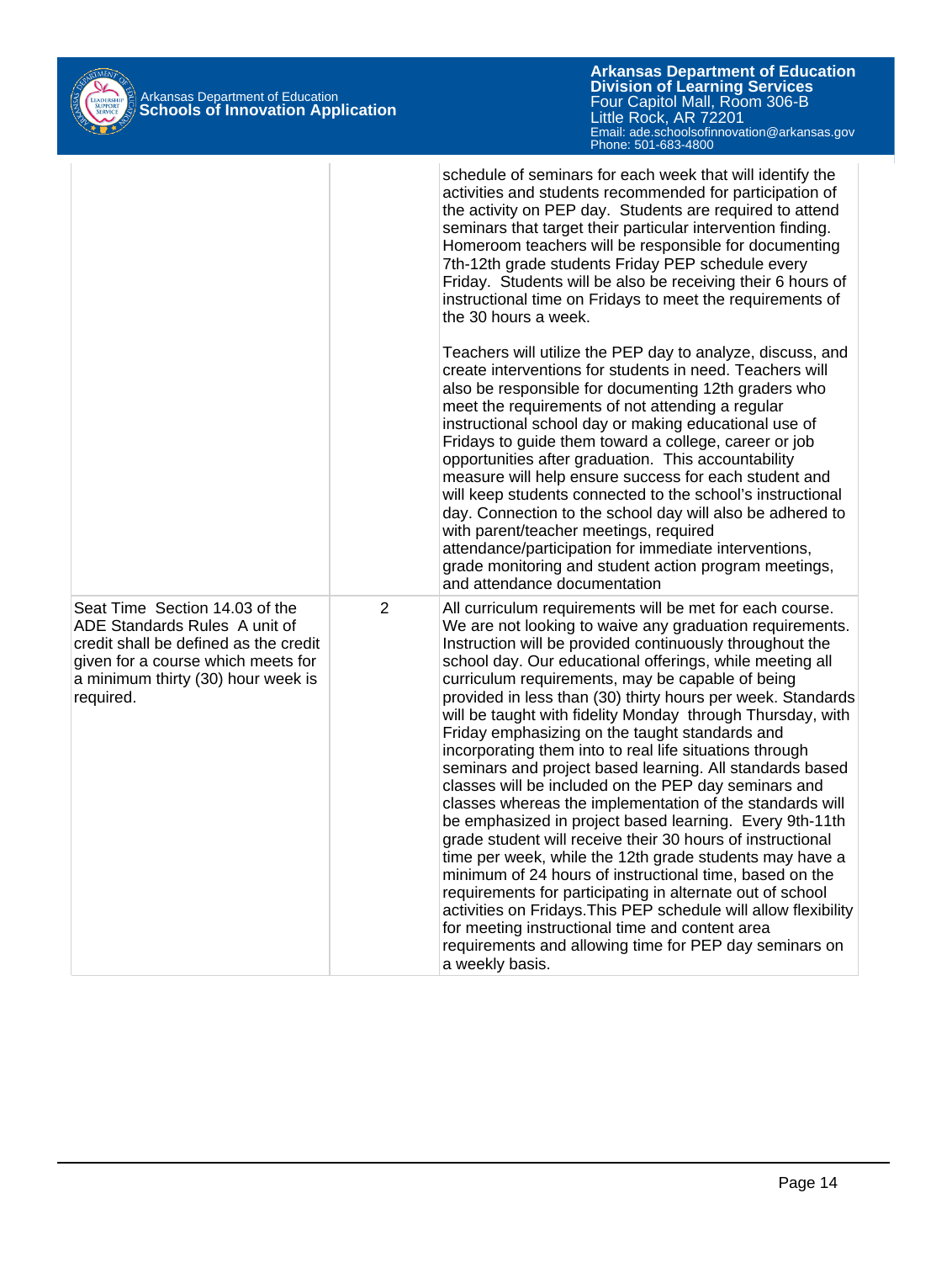

| Class Size and Teaching Load<br>Waiver Section 10.02.05 of the<br>ADE Standards Rules In grades<br>seven through twelve, a teacher<br>shall not be assigned more than<br>one hundred fifty (150) students: an<br>individual academic class shall not<br>exceed thirty students provided<br>that, in exceptional cases or for<br>courses that lend themselves to<br>large group instruction, these ratios<br>may be increased.                                                                                                                                                                                                                                                                                                                                                                          | 4 | Allowing more than 30 students, only as needed, in a PEP<br>day seminar would increase class availability for students<br>who are interested in the seminar and whose PEP has the<br>seminar down as part of their plan. The request is to<br>increase the enrollment to 30 per PEP seminar or more.<br>This is a request on an 'as needed' basis. The seminars<br>that would allow more than 30 students would be the<br>guest speakers and large group presentations that would<br>take place in the auditorium or commons area that seats a<br>much larger number of students. The number of students<br>for these sessions would not exceed 75. In addition there<br>would be one teacher for every thirty students in<br>attendance in the room, supervising the students.<br>Interventions and supplemental instruction for student,<br>who are behind in their classes or is needing extra help,<br>will be in the classes of less than 30 students. And any<br>class that a student is required to attend by their teacher<br>to make up work on PEP day will have less than 30<br>students. |
|--------------------------------------------------------------------------------------------------------------------------------------------------------------------------------------------------------------------------------------------------------------------------------------------------------------------------------------------------------------------------------------------------------------------------------------------------------------------------------------------------------------------------------------------------------------------------------------------------------------------------------------------------------------------------------------------------------------------------------------------------------------------------------------------------------|---|------------------------------------------------------------------------------------------------------------------------------------------------------------------------------------------------------------------------------------------------------------------------------------------------------------------------------------------------------------------------------------------------------------------------------------------------------------------------------------------------------------------------------------------------------------------------------------------------------------------------------------------------------------------------------------------------------------------------------------------------------------------------------------------------------------------------------------------------------------------------------------------------------------------------------------------------------------------------------------------------------------------------------------------------------------------------------------------------------|
| Ark. Code Ann. § 6-17-401<br>(Teacher licensure requirement)<br>§6-15-1004 Qualified teachers in<br>every public school classroom. §6-<br>17-902 Arkansas teachers' salary<br>law - 'Teacher' shall include a full<br>time employee of a school district<br>who is compelled by law to secure<br>a license from the State Board of<br>Education. §6-17-919 Warrants<br>void without valid certificate and<br>contract Sections 15.03 Licensure<br>and Renewal ADE Rules<br>Governing Educator Licensure<br>§6<br>-17-309 Licensure Waiver - No<br>class of students shall be under the<br>instruction of a teacher who is not<br>licensed to teach the grade level or<br>subject matter of the class for more<br>than thirty (30 consecutive school<br>days in the same class during a<br>school year) | 4 | In order to offer the widest variety of PEP day seminars,<br>our teachers may need to teach a seminar beyond their<br>certifications. Our teachers would present seminars that<br>they are passionate about. Our teachers will create,<br>enrich, maintain and alter instructional settings to capture<br>and sustain the interest of their students and to make the<br>most effective use of time regardless of their certification.<br>The maximum number of days a teacher will teach a non-<br>certified course is 36 days. We would also like our<br>seminars offered by a variety of business and<br>college/career ready organizations to be able to capture<br>what is needed in order to fulfill this requirement. A<br>certified teacher will be in charge of planning the seminars<br>with guest speakers and required to provide lesson plans<br>documenting the standards their seminar is covering. We<br>don't intend to utilize the licensure waivers for teachers of<br>core subjects.                                                                                              |
| §6-18-211 Students in grades 9-12<br>- Mandatory attendance. (Students<br>in grades 9-12 shall be required to<br>schedule and attend a full day of<br>school.)<br><b>Rules Governing</b><br>Mandatory Attendance for Students<br>in Grades 9-12                                                                                                                                                                                                                                                                                                                                                                                                                                                                                                                                                        | 5 | All curriculum requirements will be met for each course.<br>We are not looking to waive any graduation requirements.<br>Instruction will be provided continuously throughout the<br>school day. Our educational offerings, while meeting all<br>curriculum requirements, may be capable of being<br>provided in less than (30) thirty hours per week. Standards<br>will be taught with fidelity Monday through Thursday, with<br>Friday emphasizing on the taught standards and<br>incorporating them into to real life situations through<br>seminars and project based learning. Every 9th-11th<br>grade student will receive their 30 hours of instructional<br>time per week, while the 12th grade students may have a                                                                                                                                                                                                                                                                                                                                                                           |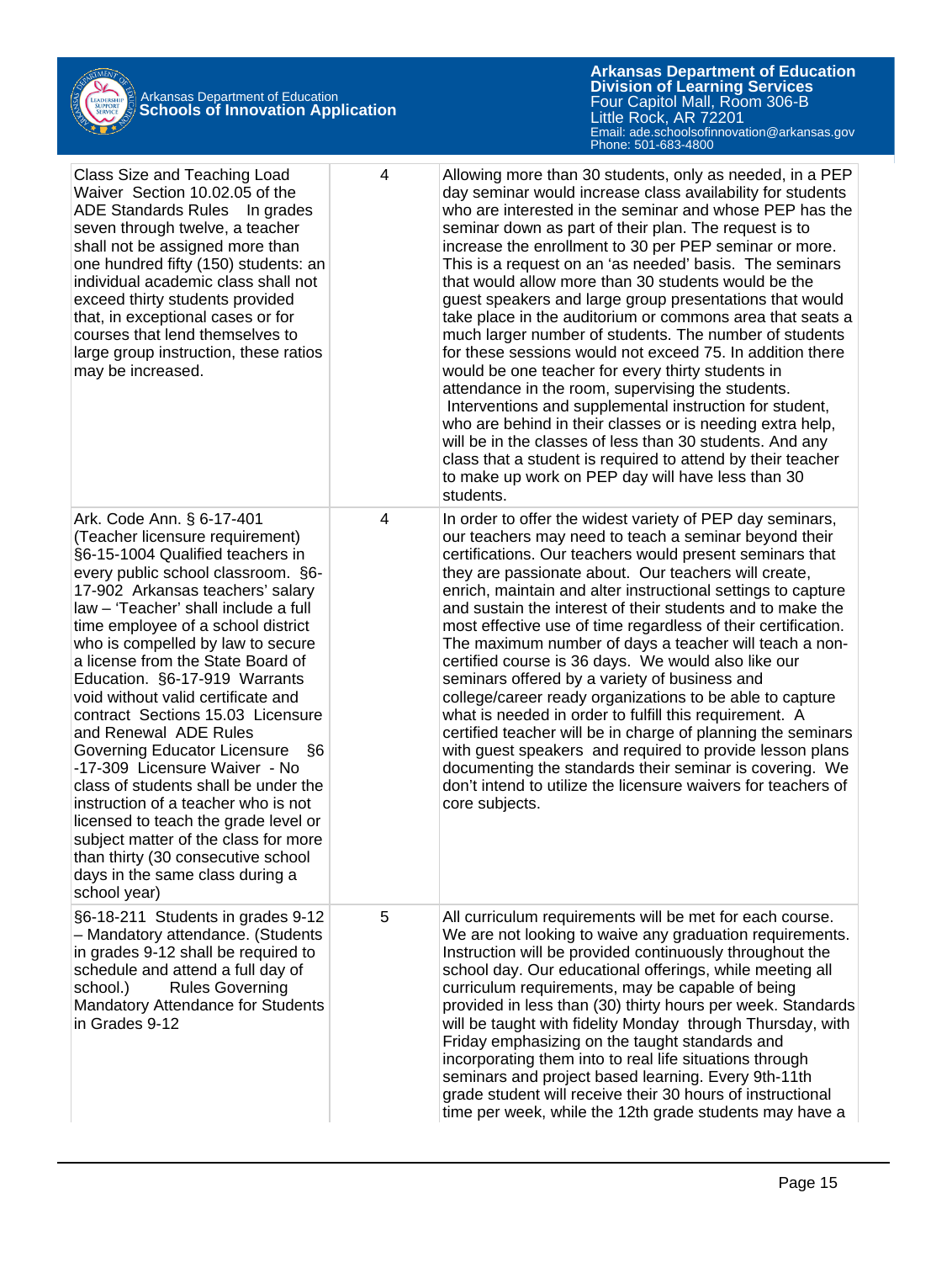

**Arkansas Department of Education** Email: ade.schoolsofinnovation@arkansas.gov Phone: 501-683-4800**Division of Learning Services** Four Capitol Mall, Room 306-B Little Rock, AR 72201

minimum of 24 hours of instructional time, based on the requirements for participating in alternate out of school activities on Fridays. The waiver will allow flexibility in scheduling to assist students with varying needs, such as:

On these PEP Fridays there will be opportunities: to access mental health services without having to pull students from classes; for remediation of instruction for those failing to perform successfully on ACT Aspire and MAP testing; for staff to be able to offer more time to students with extreme academic and attendance needs and for more active parental involvement with parent/teacher meetings available for students needing immediate interventions. This flexible PEP schedule will open opportunities for 7th-12th grade students who are on track to graduate to explore college and technical classes, participate in community service learning activities, and for 12th grade students to get a job, participate in internships, and/or job shadowing opportunities. Hours during this PEP day may be fulfilled through online opportunities, expeditions such as field trips, and extended time/modified time based on need. We plan on implementing some specific technology-based courses including financial literacy, stem awareness, digital citizenship, computer coding introductory, civic engagement, healthy relationships and entrepreneurial strategies. We will utilize the EverFi materials which include assessment, attitudinal surveys and efficacy while tracking the academic achievement gains.

Every Friday PEP day will start off with all students going to their homeroom class. The homeroom teacher will be responsible for monitoring students' grades on a weekly basis. The principal and teachers will create a structured schedule of seminars for each week that will identify the activities and students recommended for participation of the activity on PEP day. Students are required to attend seminars that target their particular intervention finding. Homeroom teachers will be responsible for documenting 7th-12th grade students Friday PEP schedule every Friday. Students will be also be receiving their 6 hours of instructional time on Fridays to meet the requirements of the 30 hours a week.

Teachers will utilize the PEP day to analyze, discuss, and create interventions for students in need. Teachers will also be responsible for documenting 12th graders who meet the requirements of not attending a regular instructional school day or making educational use of Fridays to guide them toward a college, career or job opportunities after graduation. This accountability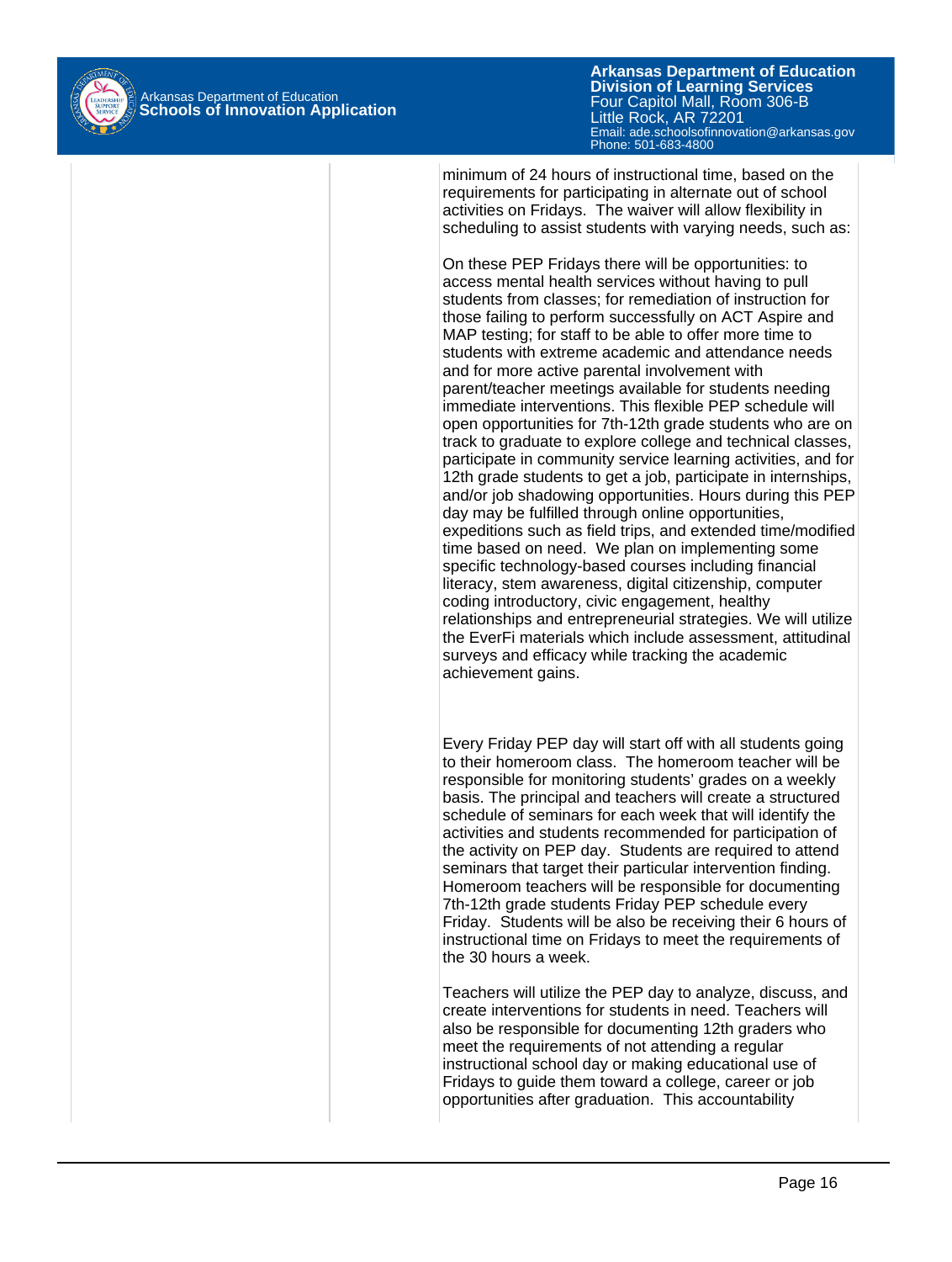| Arkansas Department of Education<br><b>Schools of Innovation Application</b> | <b>Arkansas Department of Education</b><br><b>Division of Learning Services</b><br>Four Capitol Mall, Room 306-B<br>Little Rock, AR 72201<br>Email: ade.schoolsofinnovation@arkansas.gov<br>Phone: 501-683-4800                                                                                                                                                                                                                                                                                                                                                                                                                                                                                                                                                                                        |
|------------------------------------------------------------------------------|--------------------------------------------------------------------------------------------------------------------------------------------------------------------------------------------------------------------------------------------------------------------------------------------------------------------------------------------------------------------------------------------------------------------------------------------------------------------------------------------------------------------------------------------------------------------------------------------------------------------------------------------------------------------------------------------------------------------------------------------------------------------------------------------------------|
|                                                                              | measure will help ensure success for each student and<br>will keep students connected to the school's instructional<br>day. Connection to the school day will also be adhered to<br>with parent/teacher meetings, required<br>attendance/participation for immediate interventions,<br>grade monitoring and student action program meetings,<br>and attendance documentation<br>Legal Comments: Additional explanation should be<br>provided as to how this waiver will be implemented, how<br>student instructional time will be tracked, and how much<br>instructional time students will receive. In order to<br>effectuate this waiver, waivers of Ark. Code Ann. § 6-18-<br>211, 6-16-102, and the ADE Rules Governing Mandatory<br>Attendance for Students in Grades 9-12 are also<br>necessary. |
| 4                                                                            |                                                                                                                                                                                                                                                                                                                                                                                                                                                                                                                                                                                                                                                                                                                                                                                                        |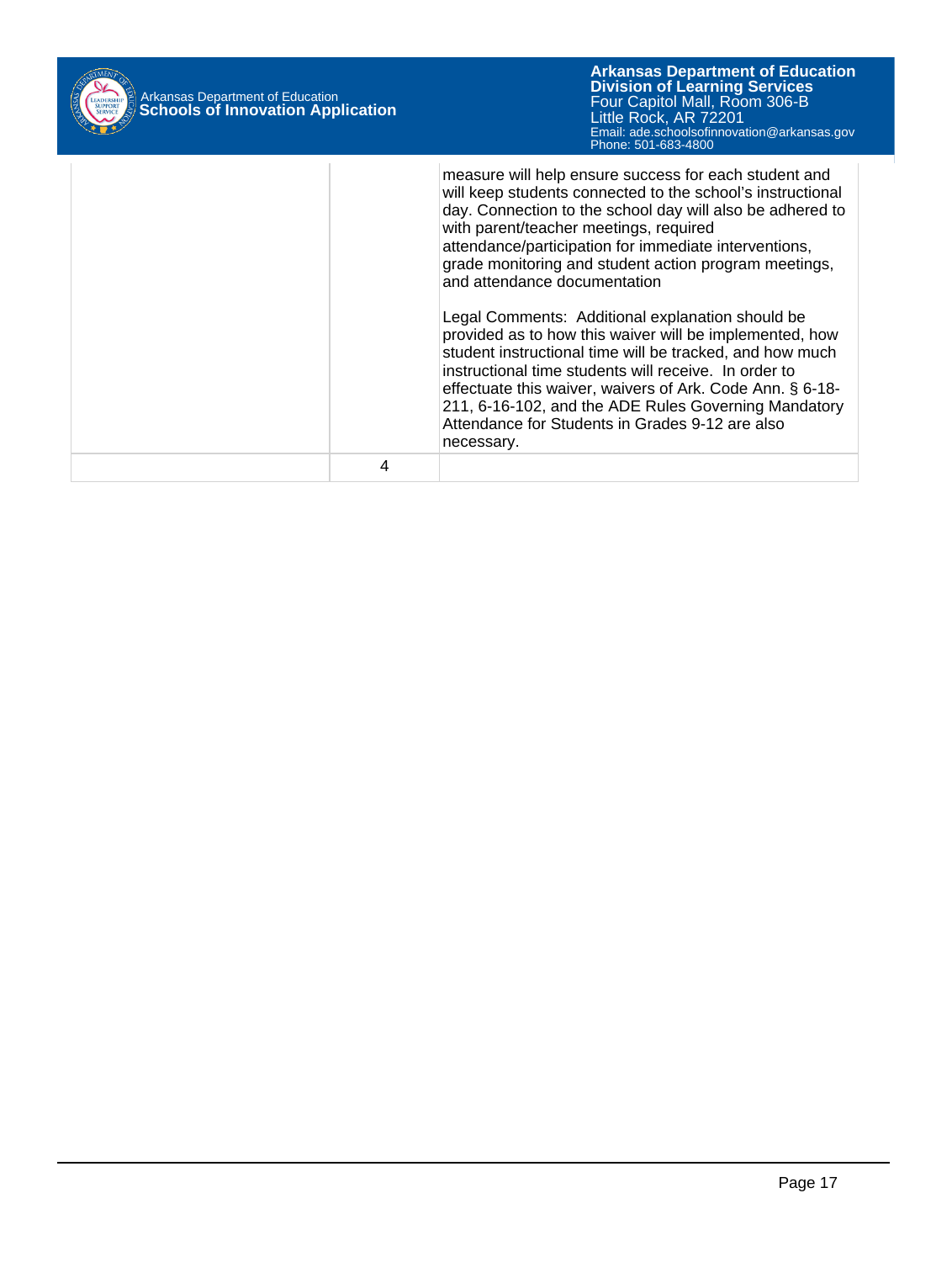

### **Council of Innovation**

District:

School:

Minority at School 13.00%

| <b>Council Member Name</b> | <b>Minority</b><br><b>Representative Group</b> |   | <b>Position</b>                       | <b>Date Elected</b> |
|----------------------------|------------------------------------------------|---|---------------------------------------|---------------------|
| Esmerelda Suarez           | Minority                                       | Y | student                               | 1/8/2016            |
| <b>Bobby Skinner</b>       | student                                        | N | student                               | 1/8/2016            |
| Lanell Kimbriel            | certified teacher                              | N | certified member                      | 1/6/2016            |
| <b>Chance Snider</b>       | certified teacher                              | N | certified member                      | 1/6/2016            |
| <b>Beth Dorton</b>         | community member                               | N | community member                      | 1/8/2016            |
| Paula Jameson              | classified member                              | Υ | classified member                     | 1/8/2016            |
| Shauna Barber              | Parent                                         | N | Parent                                | 1/8/2016            |
| <b>Stephanie Lowery</b>    | Parent                                         | N | Parent                                | 1/8/2016            |
| <b>Steve Yingling</b>      | community member                               | N | community member                      | 1/8/2016            |
| Jackwyln Underwood         | Principal                                      | N | Principal                             | 5/15/2008           |
| Marisa Arnold              | <b>Instructional Facilitator</b>               | N | Instructional<br>Facilitator          | 12/16/2015          |
| Mark Wagner                | Math Instructional Facilitator                 | N | Math Instructional<br>Facilitator     | 12/16/2015          |
| Leslie Williams            | Literacy Instructional Facilitator             | N | Literacy Instructional<br>Facilitator | 12/16/2015          |
| Kaitlyn Mitchell           | <b>Student</b>                                 | N | student                               | 1/8/2016            |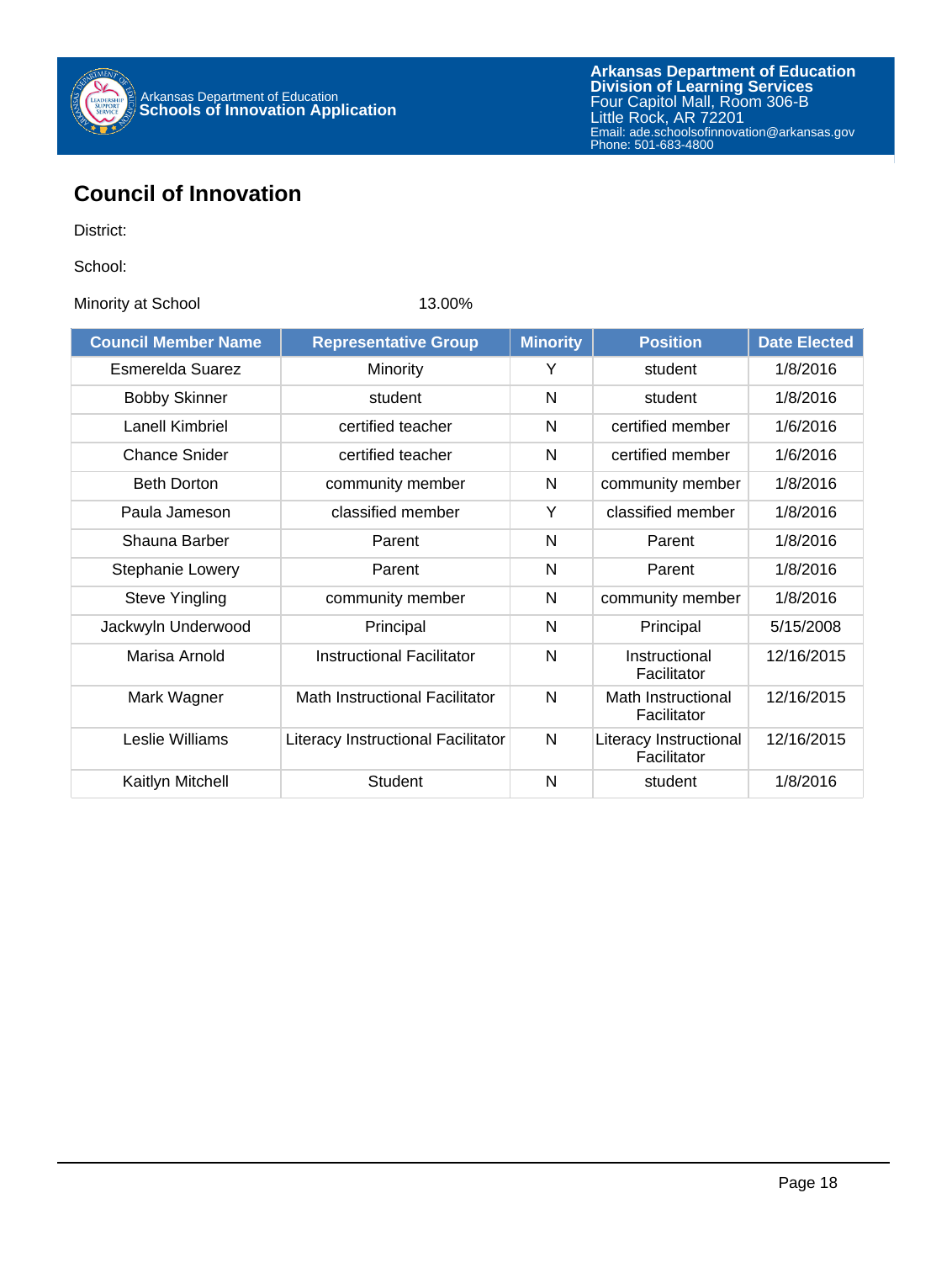

## **Shared Leadership**

| <b>Meeting</b><br><b>Date</b> | <b>Meeting</b><br><b>Purpose</b>                                                                                | No. of<br><b>Teachers</b><br><b>Present</b> | No. of<br><b>School</b><br><b>Staff</b><br><b>Present</b> | No. of<br><b>Parents</b><br><b>Present</b> | No. of<br><b>Community</b><br><b>Members</b><br><b>Present</b> | No. of<br><b>Students</b><br><b>Present</b> | <b>Meeting</b><br><b>Outcome/</b><br><b>Planned Next</b><br><b>Steps</b>                                                                                                                                                                  |
|-------------------------------|-----------------------------------------------------------------------------------------------------------------|---------------------------------------------|-----------------------------------------------------------|--------------------------------------------|----------------------------------------------------------------|---------------------------------------------|-------------------------------------------------------------------------------------------------------------------------------------------------------------------------------------------------------------------------------------------|
| 12/16/201<br>5                | What is<br>School of<br>Innovation                                                                              | $\mathbf 0$                                 | $\mathbf 0$                                               | $\mathbf 0$                                | $\mathbf 0$                                                    | $\mathbf 0$                                 | Will hold<br>faculty meeting<br>to brainstorm<br>ideas                                                                                                                                                                                    |
| 12/18/201<br>5                | Discuss with<br>faculty to see<br>if this is<br>something<br>they want to<br>do                                 | 18                                          | 0                                                         | $\overline{0}$                             | $\overline{0}$                                                 | $\mathbf 0$                                 | Told them to<br>think about it<br>over the break<br>and we will<br>meet again<br>once we return                                                                                                                                           |
| 1/5/2016                      | Met with staff<br>to see what<br>their ideas<br>were                                                            | 18                                          | $\overline{0}$                                            | $\mathbf 0$                                | $\mathbf 0$                                                    | $\overline{0}$                              | Told them we<br>would come up<br>with a plan for<br>them to see on<br>paper.<br>Certified and<br>Classified<br>voted (through<br>Google form)<br>on who they<br>wanted to be<br>their certified<br>and classified<br>representative<br>S. |
| 1/8/2016                      | Met with<br>School of<br>Innovation<br>Council to<br>pick<br>community<br>members,<br>students, and<br>parents. | 6                                           | $\overline{1}$                                            | $\mathbf 0$                                | $\mathbf 0$                                                    | $\mathbf 0$                                 | Names were<br>written down<br>and a date<br>selected for<br>the next<br>School of<br>Innovation<br>Council<br>meeting.                                                                                                                    |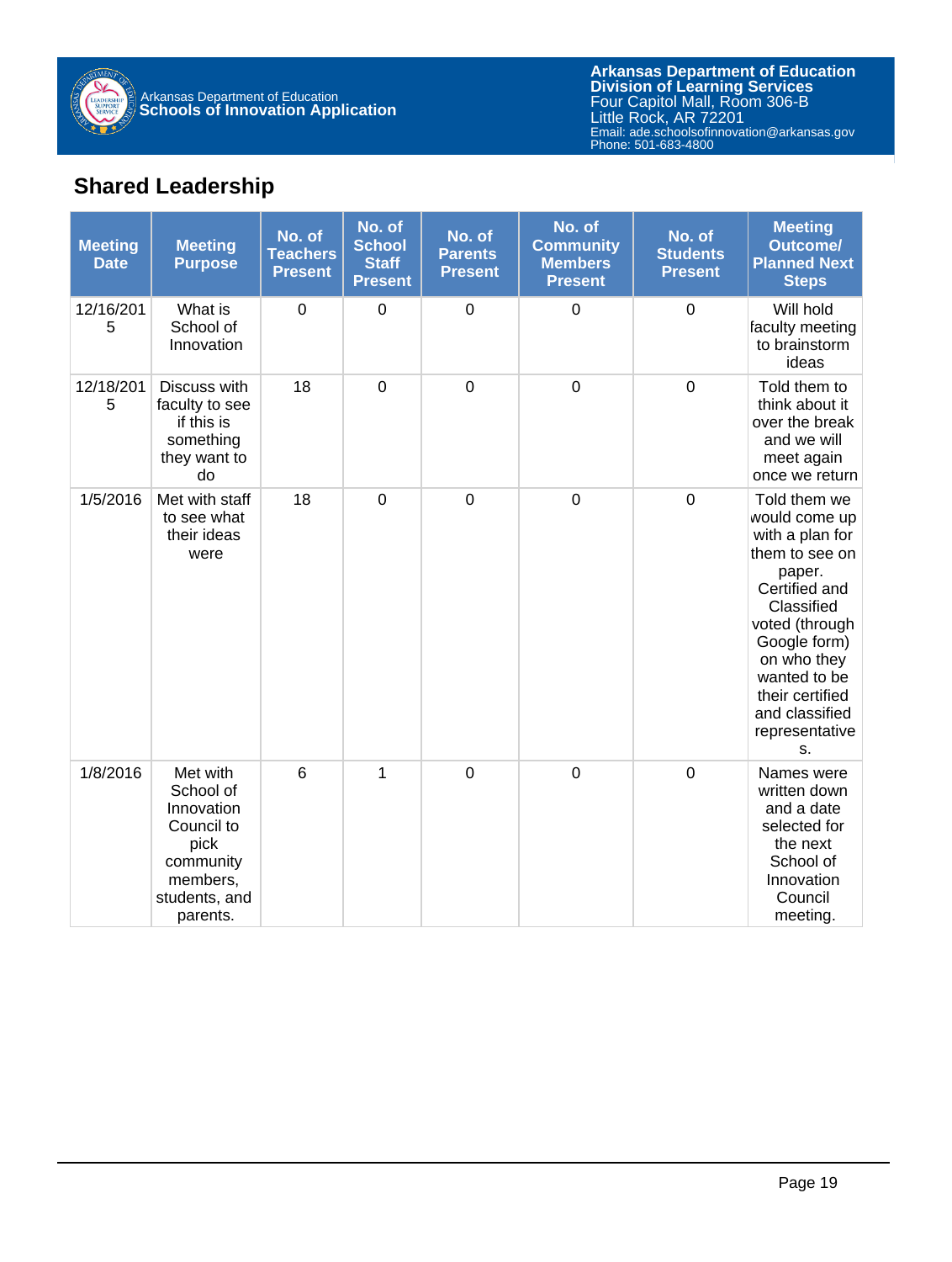

# Arkansas Department of Education **Schools of Innovation Application**

| <b>Meeting</b><br><b>Date</b> | <b>Meeting</b><br><b>Purpose</b>                                                                                 | No. of<br><b>Teachers</b><br><b>Present</b> | No. of<br><b>School</b><br><b>Staff</b><br><b>Present</b> | No. of<br><b>Parents</b><br><b>Present</b> | No. of<br><b>Community</b><br><b>Members</b><br><b>Present</b> | No. of<br><b>Students</b><br><b>Present</b> | <b>Meeting</b><br><b>Outcome/</b><br><b>Planned Next</b><br><b>Steps</b>                                                                                                        |
|-------------------------------|------------------------------------------------------------------------------------------------------------------|---------------------------------------------|-----------------------------------------------------------|--------------------------------------------|----------------------------------------------------------------|---------------------------------------------|---------------------------------------------------------------------------------------------------------------------------------------------------------------------------------|
| 1/13/2016                     | The<br>leadership<br>team<br>reviewed<br>previously<br>accepted SOI<br>applications<br>from across<br>the state. | 4                                           | $\mathbf 0$                                               | $\boldsymbol{0}$                           | $\pmb{0}$                                                      | $\pmb{0}$                                   | Called the<br>administrator<br>from<br>Fayetteville<br>and asked<br>what they were<br>doing. We<br>started putting<br>our plan on<br>paper.for<br>APSRC to<br>review.           |
| 1/21/2016                     | Leadership<br>team met with<br>Barbara<br>Hunter Cox<br>and Tripp<br>Walters<br>(APSRC).                         | $\overline{\mathbf{4}}$                     | $\overline{0}$                                            | $\mathbf 0$                                | $\mathbf 0$                                                    | $\mathbf 0$                                 | We were given<br>some very<br>useful<br>information.<br>We were going<br>to meet with<br>faculty and<br>staff when we<br>returned that<br>day.                                  |
| 1/21/2016                     | Met with<br>faculty to<br>discuss what<br>was told to us<br>by APSRC.                                            | 22                                          | $\mathbf 0$                                               | $\mathbf 0$                                | $\pmb{0}$                                                      | $\mathbf 0$                                 | Told them we<br>would put it on<br>paper so they<br>can see the<br>revised plan on<br>paper and<br>share it with<br>them. We<br>asked them to<br>keep sharing<br>ideas with us. |
| 1/25/2016                     | Leadership<br>team met to<br>work on SOI<br>plan and<br>researched.                                              | 4                                           | $\mathbf 0$                                               | $\mathbf 0$                                | $\mathbf 0$                                                    | $\pmb{0}$                                   | We sent out an<br>online vote to<br>see where the<br>faculty and<br>staff were on<br>this idea.<br>100% of voters<br>voted yes.                                                 |
| 1/25/2016                     | Met with<br>board to<br>present the<br>SOI plan                                                                  | $\overline{7}$                              | $\mathbf 0$                                               | $\mathbf 0$                                | $\mathbf 0$                                                    | $\mathbf 0$                                 | <b>Board</b><br>president and<br>superintendent<br>signed the<br>resolution                                                                                                     |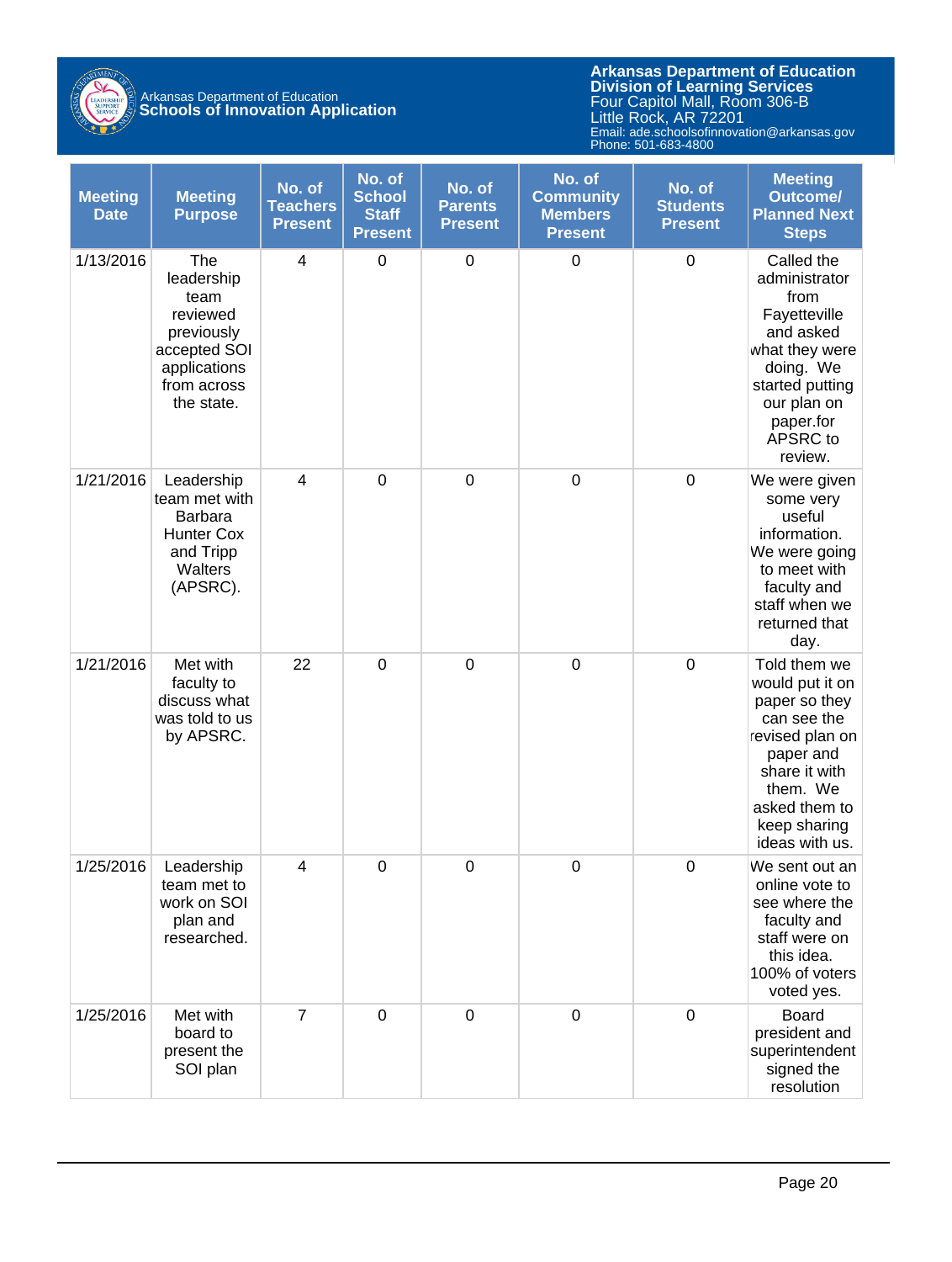

## Arkansas Department of Education **Schools of Innovation Application**

| <b>Meeting</b><br><b>Date</b> | <b>Meeting</b><br><b>Purpose</b>                                 | No. of<br><b>Teachers</b><br><b>Present</b> | No. of<br><b>School</b><br><b>Staff</b><br><b>Present</b> | No. of<br><b>Parents</b><br><b>Present</b> | No. of<br><b>Community</b><br><b>Members</b><br><b>Present</b> | No. of<br><b>Students</b><br><b>Present</b> | <b>Meeting</b><br><b>Outcome/</b><br><b>Planned Next</b><br><b>Steps</b>                                                                                                                                                                                                                                 |
|-------------------------------|------------------------------------------------------------------|---------------------------------------------|-----------------------------------------------------------|--------------------------------------------|----------------------------------------------------------------|---------------------------------------------|----------------------------------------------------------------------------------------------------------------------------------------------------------------------------------------------------------------------------------------------------------------------------------------------------------|
| 1/27/2016                     | Met with<br>faculty and<br>staff to<br>discuss SOI<br>and A plus | 31                                          | 3                                                         | $\mathbf 0$                                | $\mathbf 0$                                                    | $\mathbf 0$                                 | 100% of<br>faculty and<br>staff voted yes<br>for applying to<br>A plus. I told<br>them I am<br>finishing up the<br>application for<br>SOI also.                                                                                                                                                          |
| 1/28/2016                     | Met with<br>School of<br>Innovation<br>Council                   | $\overline{4}$                              | 15                                                        | $\overline{2}$                             | $\overline{2}$                                                 | 3                                           | Share the<br>WCC SOI idea<br>with the<br>everyone.<br>They shared<br>ideas with us.<br>We are going<br>to set up an<br>email group to<br>give out<br>information<br>when WCC<br>finds out more.<br>Parents,<br>community<br>members and<br>students<br>shared their<br>ideas and<br>thoughts with<br>us. |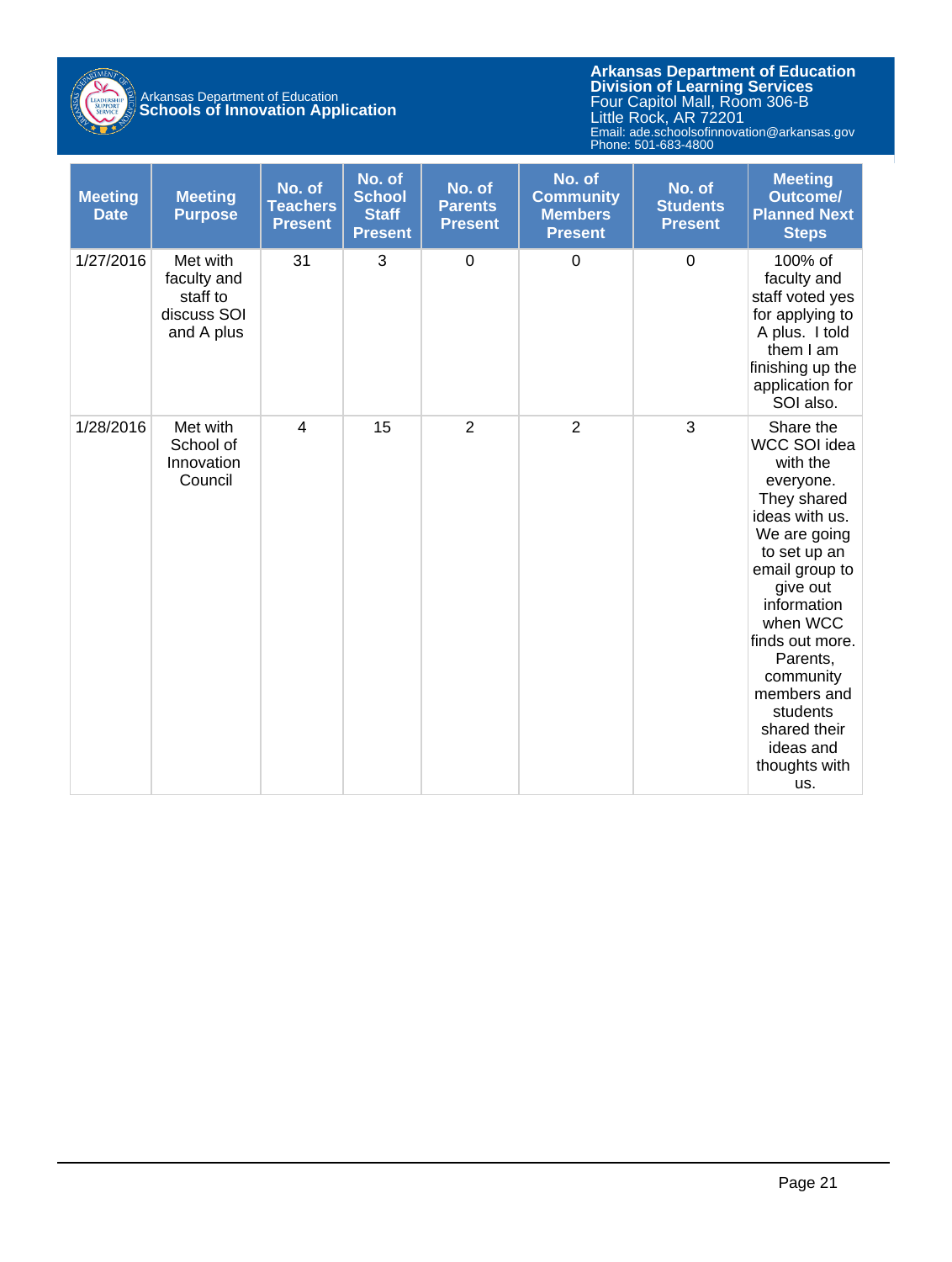

#### **Election Results**

| Number of certified and classified on staff:                            | 33  |
|-------------------------------------------------------------------------|-----|
| Number of staff who voted:                                              | 30  |
| Number of staff who voted for proposed Plan:                            | 30  |
| Number of staff who voted against the proposed plan:                    | 0   |
| Percentage of staff voting in favor of the proposed Plan of Innovation: | 100 |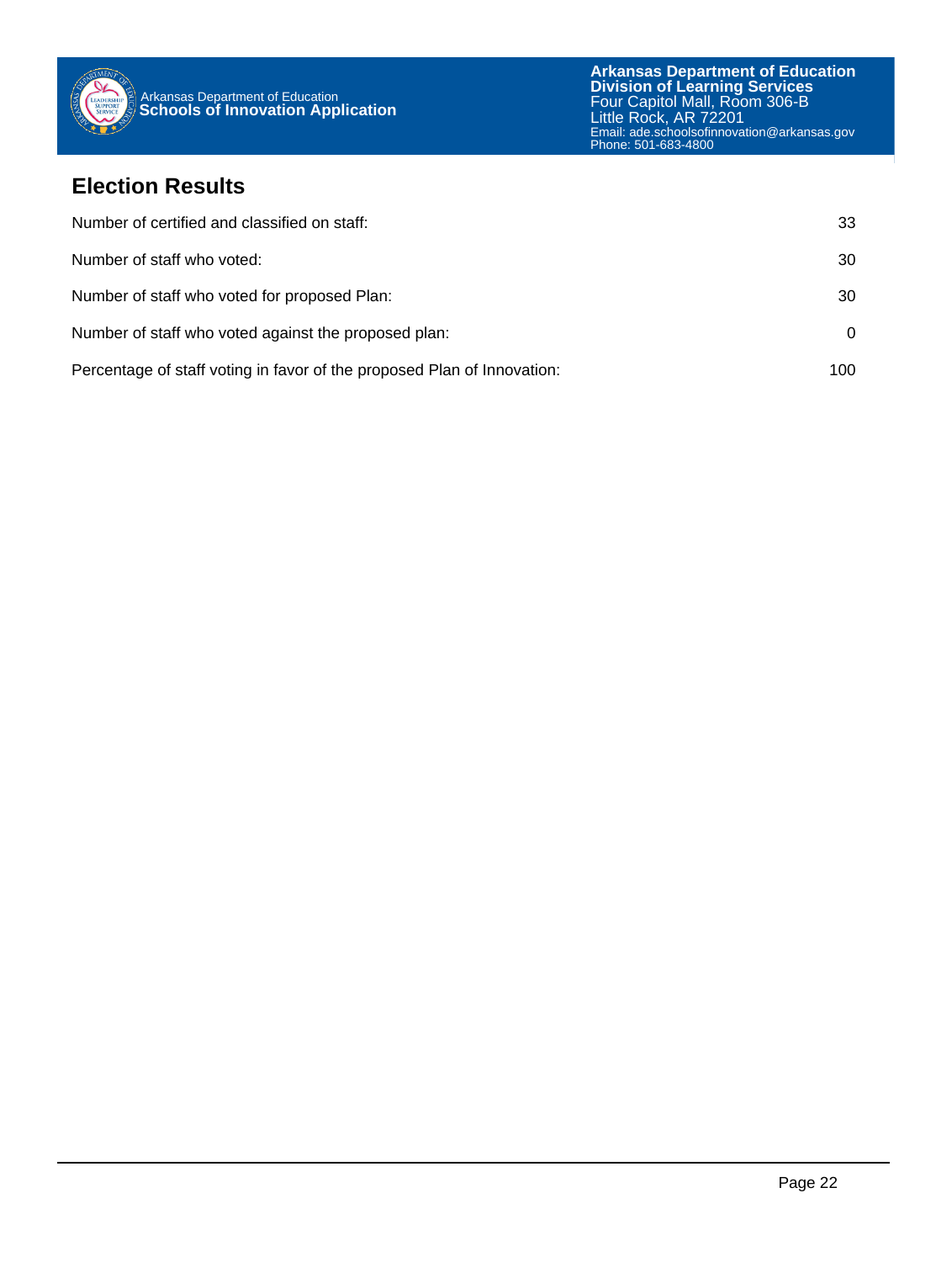

## **Professional Development Scope**

#### Professional Development Plan Part 1

| <b>Date</b> | <b>Audience</b>                  | <b>Purpose of the Session</b>                                                                                    |
|-------------|----------------------------------|------------------------------------------------------------------------------------------------------------------|
| 1/21/2016   | all certified and administrators | To discuss the pathways that will be<br>offered on PEP day and to see how we will<br>use google docs to do this. |

#### Professional Development Plan Part 2

| <b>Date</b> | <b>Audience</b>          | <b>Purpose of the Session</b>                                                                                                                                                                                                                                                                                                                                                                                                                                                                                                                                                                                                                                                                                        |
|-------------|--------------------------|----------------------------------------------------------------------------------------------------------------------------------------------------------------------------------------------------------------------------------------------------------------------------------------------------------------------------------------------------------------------------------------------------------------------------------------------------------------------------------------------------------------------------------------------------------------------------------------------------------------------------------------------------------------------------------------------------------------------|
| 7/15/2016   | teachers, administrators | PD on project-based learning (PBL) which<br>will increase the level of student learning<br>because students will work for extended<br>periods of time investigating and<br>responding to different challenges; PD on<br>AIPs which will give teachers strategies<br>they need to improve student learning in all<br>subject areas; PD on collaborative learning<br>which will enhance critical thinking of<br>students; PD on personalized learning so<br>that teachers will understand how to find<br>individual learners' strengths, talents,<br>interests, and how they learn which will<br>increase levels of student learning because<br>the learning is individualized                                         |
| 8/1/2016    | teachers, administrators | 5 days of A Plus PD to learn how to<br>incorporate the arts (art, music, dance,<br>drama, etc) into the curriculum. We believe<br>in the power of the Arts and want to use is<br>heavily as we design the PEP day activities<br>on Friday. A Plus develops teachers' skills<br>in providing both project based learning<br>and experiential learning. A Plus focuses<br>teacher lessons on inquiry and exploration<br>to develop deeper and lasting learning<br>from the students. The A plus essentials<br>focus on integrating the arts, curriculum,<br>experiential learning, multiple learning<br>pathways, enriched assessments,<br>collaboration, infrastructure and climate<br>into our learning environment. |